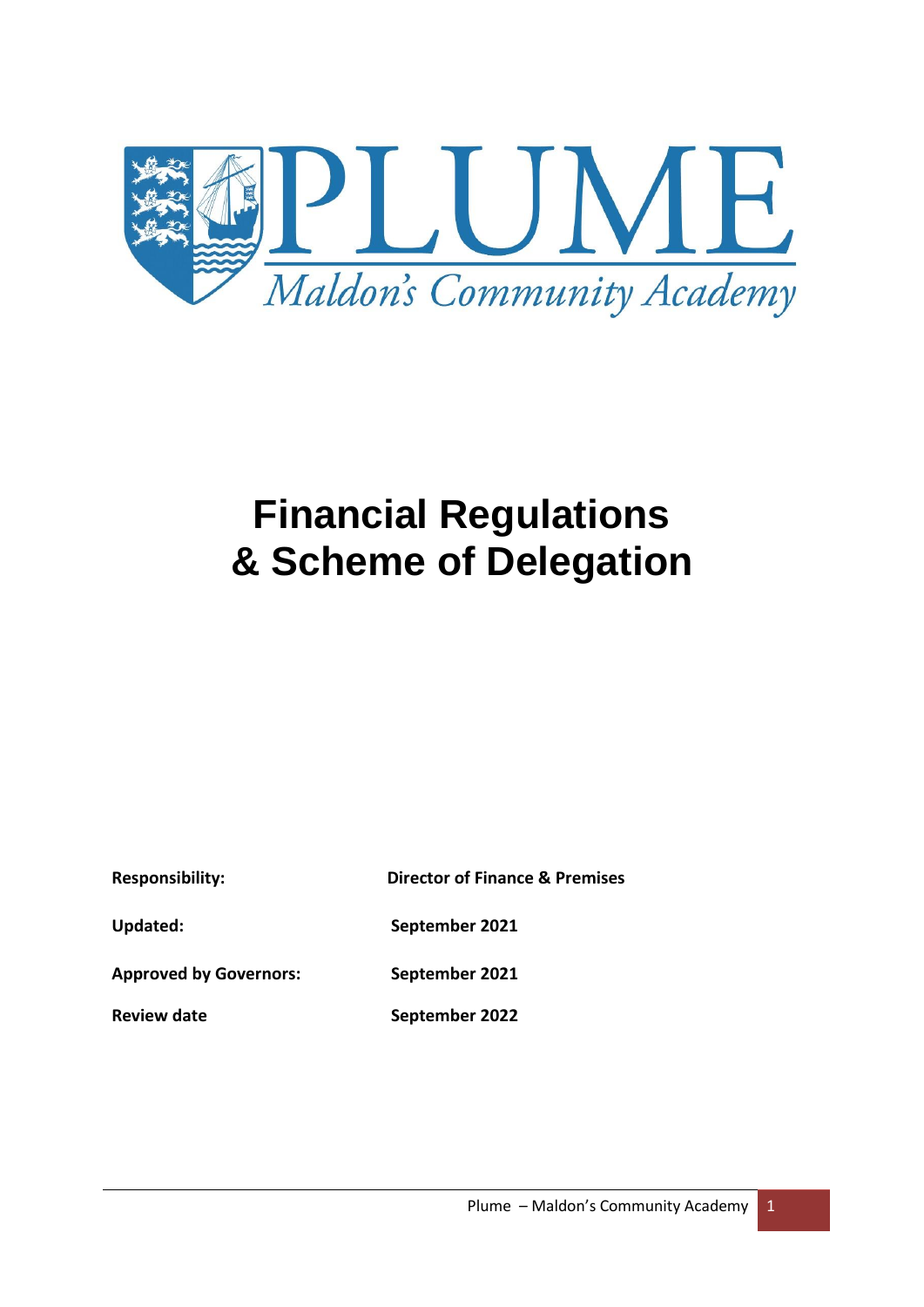|                | <b>Contents</b>                  | Page           |
|----------------|----------------------------------|----------------|
| 1              | Introduction                     | 3              |
| $\overline{2}$ | Organisation                     | 3              |
| 3              | <b>Accounting System</b>         | 6              |
| $\overline{4}$ | <b>Financial Planning</b>        | $\overline{7}$ |
| 5              | Payroll                          | 9              |
| 6              | <b>Purchasing &amp; Payments</b> | 11             |
| $\overline{7}$ | Income                           | 17             |
| 8              | Cash Management                  | 18             |
| 9              | <b>Fixed Assets</b>              | 21             |

| Reviewed by Finance & Premises Committee | October 2021 |
|------------------------------------------|--------------|
| Approved by Trustees                     | October 2021 |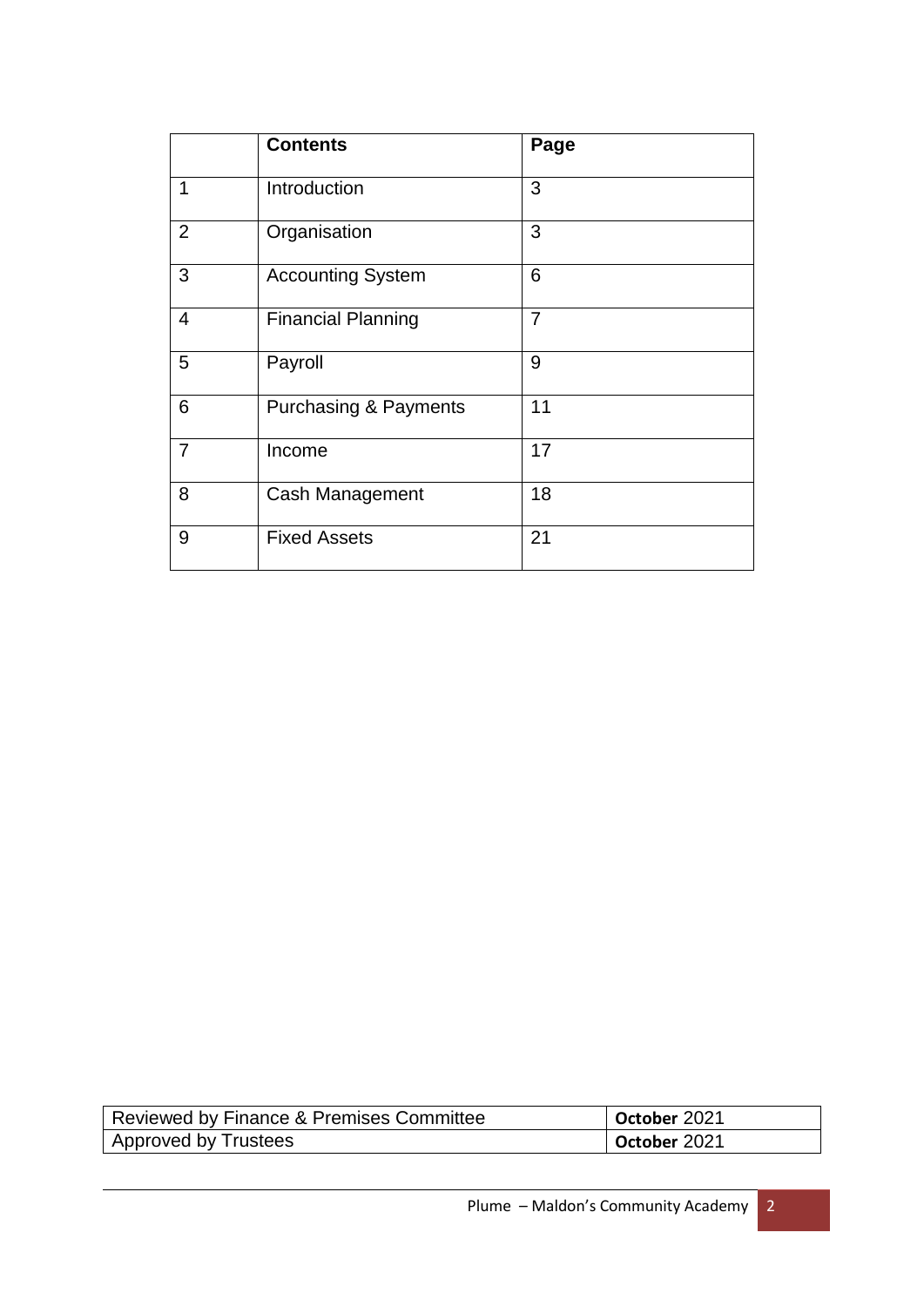# **1. Introduction**

- 101 The purpose of these financial regulations and scheme of delegation is to ensure that the academy maintains and develops systems of financial control which conform to the requirements both of propriety and of good financial management. It is essential that these systems operate properly to meet the requirements of our funding agreement with the Education Funding Agency (ESFA).
- 102 The academy must comply with the principles of financial control outlined in the academies guidance published by the ESFA (The Academy Trust Handbook). This manual expands on that and provides detailed information on the academy's accounting procedures and system manual should be read by all staff involved with financial systems.

## **2. Organisation**

201 The academy has defined the responsibilities of each person involved in the administration of academy finances to avoid the duplication or omission of functions and to provide a framework of accountability for Trustees and staff. The financial reporting structure is illustrated below:



#### **The Board of Trustees**

- 202 The Board of Trustees has overall responsibility for the administration of the academy's Premises) finances. The main responsibilities of the Board of Trustees are prescribed in the Funding Agreement between the academy and the ESFA and in the academy's scheme of government. The main responsibilities include:
	- ensuring that grant from the ESFA is used only for the purposes intended
	- approval of the annual budget
	- appointment of the Executive Principal
	- appointment of the Director of Finance & Premises, in conjunction with the Executive Principal
	- authorising the award of contracts (tenders) over £100,000
	- receiving notification of all virements irrespective of value
	- authorising the disposal of assets, in conjunction with Finance & Premises Committee, with an original purchase price in excess of £20,000.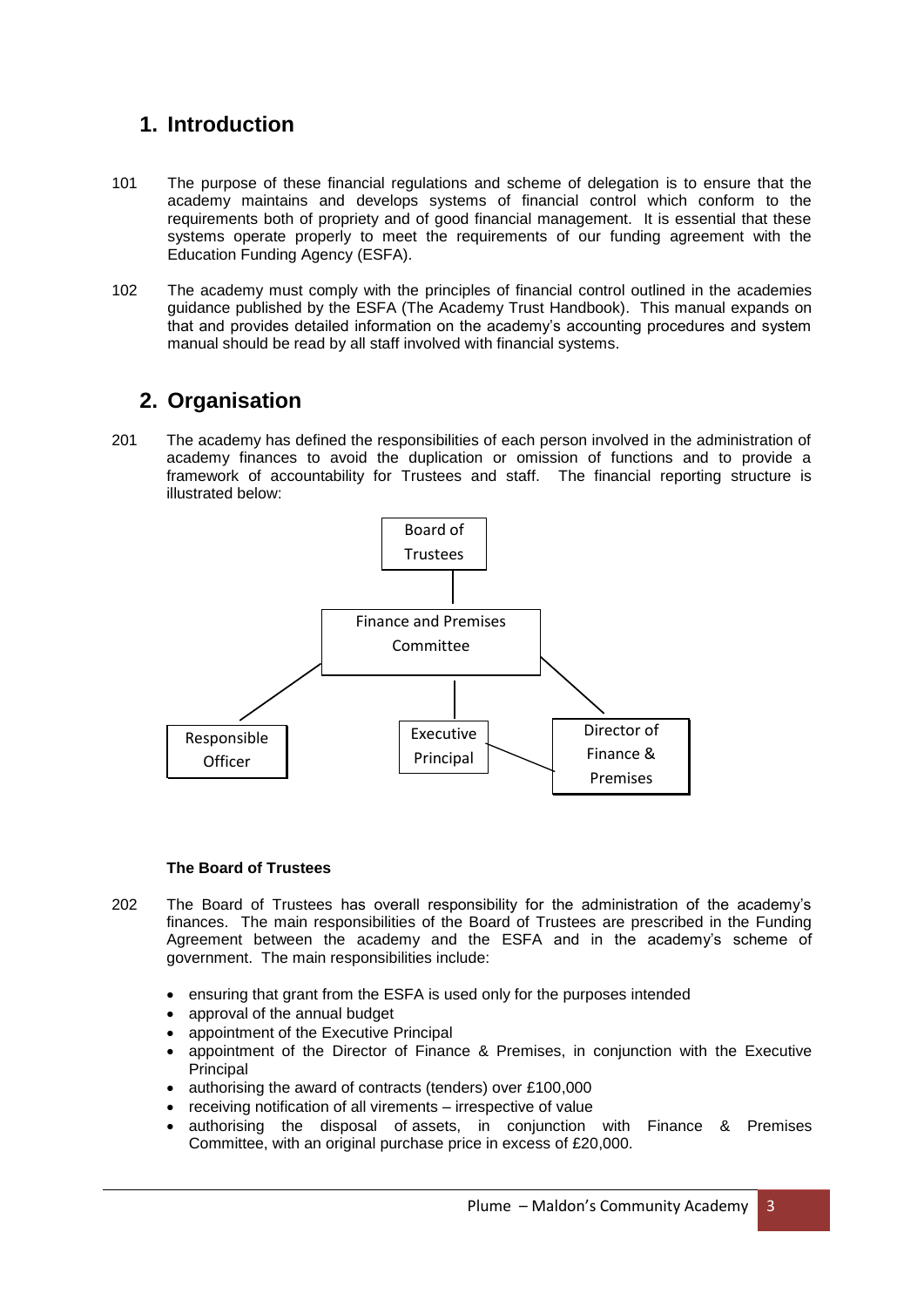#### **Finance & Premises Committee**

- 203 Finance & Premises Committee is a committee of the Board of Trustees. Finance & Premises Committee meets at least once a term but more frequent meetings can be arranged if necessary.
- 204 The main responsibilities of Finance & Premises Committee are detailed in written terms of reference which have been authorised by the Board of Trustees. The main responsibilities include:
	- the initial review and authorisation of the annual budget
	- the regular monitoring of actual expenditure and income against budget
	- ensuring the annual accounts are produced in accordance with the requirements of the Companies Act 1985 and the ESFA guidance issued to academies
	- authorising the award of contracts (tenders) over £50,000 and up to £100,000
	- reviewing the reports of the Responsible Officer on the effectiveness of the financial procedures and controls. These reports must also be reported to the full Board of Trustees
	- authorising virements over £50,000
	- authorising disposal of assets with an original purchase price between £10,001 £20,000.

#### **The Executive Principal**

- 205 Within the framework of the academy development plan as approved by the Board of Trustees. The Executive Principal has overall executive responsibility for the academy's activities including financial activities. Much of the financial responsibility has been delegated to the Director of Finance & Premises but The Executive Principal retains responsibility for:
	- approving new staff appointments within the authorised establishment, except for any senior staff posts which the Board of Trustees have agreed should be approved by them
	- authorising contracts between £10,000 and £50,000, and above £50,000 in conjunction with the Chair/Vice-Chair of the Board of Trustees or Chair of the Finance & Premises committee
	- signing cheques and authorising BACS payments in conjunction with the Director of Finance & Premises or other authorised signatory
	- authorising virements up to £50,000 in conjunction with the Director of Finance & Premises and reporting to Finance & Premises Committee.

#### **The Director of Finance & Premises**

- 206 The Director of Finance & Premises works in close collaboration with The Executive Principal through whom he is responsible to the Trustees. The Director of Finance & Premises also has direct access to the Trustees via Finance & Premises Committee. The main responsibilities of the Director of Finance & Premises are:
	- the day to day management of financial issues including the establishment and operation of a suitable accounting system
	- the management of the academy financial position at a strategic and operational level within the framework for financial control determined by the Board of Trustees
	- the maintenance of effective systems of internal control
	- ensuring that the annual accounts are properly presented and adequately supported by the underlying books and records of the academy
	- the preparation of monthly management accounts
	- authorising orders below £10,000 in conjunction with budget holders
	- ensuring forms and returns are sent to the ESFA in line with the timetable in the ESFA guidance
	- authorising virements up to £50,000 in conjunction with The Executive Principal and reporting to Finance & Premises Committee
	- authorising disposal of assets with an original purchase price up to £10,000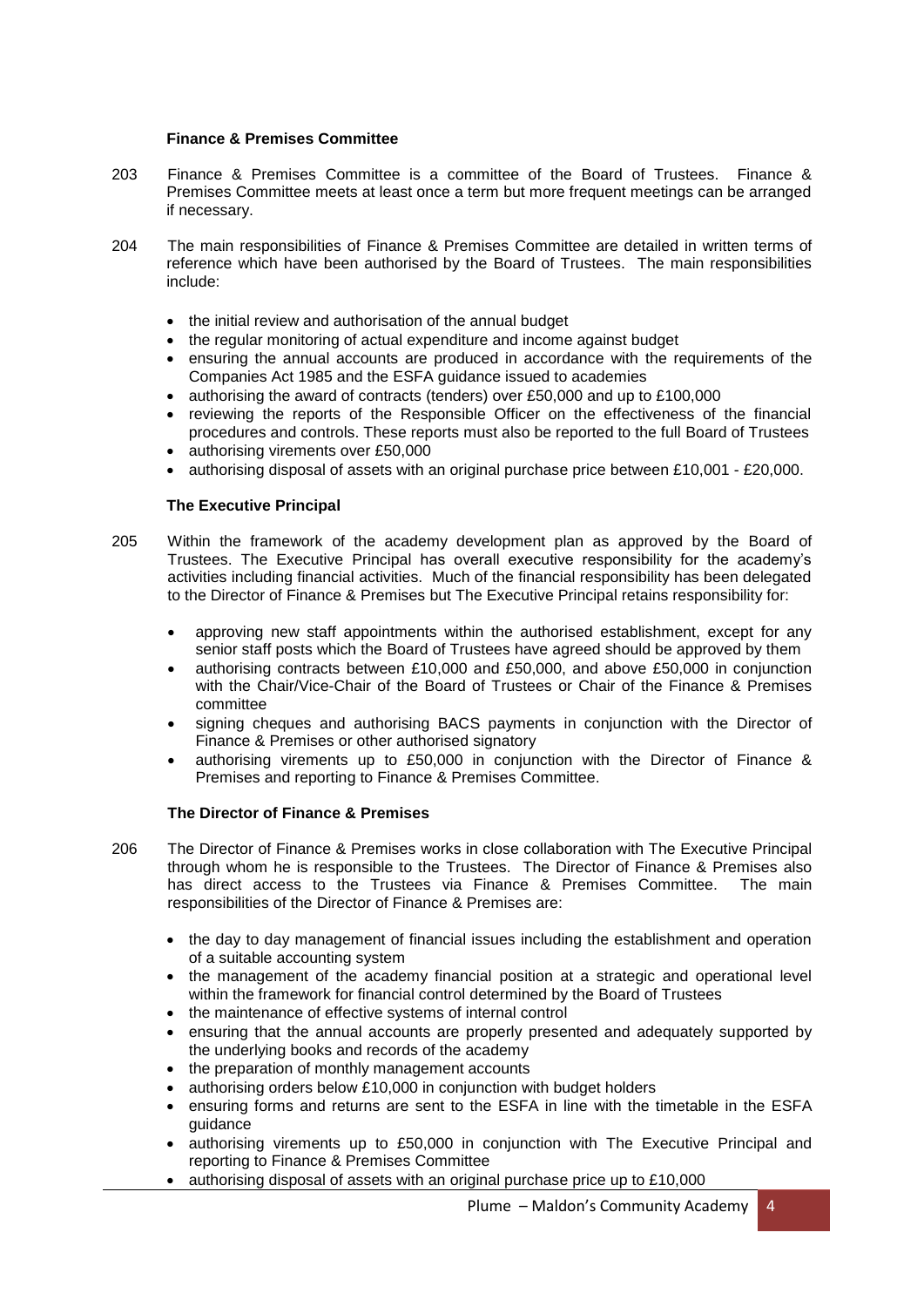#### **The Responsible Officer**

- 207 The Responsible Officer (RO) is appointed by the Board of Trustees and provides Trustees with an independent oversight of the academy's financial affairs. The main duties of the RO are to provide the Board of Trustees with independent assurance that:
	- the financial responsibilities of the Board of Trustees are being properly discharged
	- resources are being managed in an efficient, economical and effective manner
	- sound systems of internal financial control are being maintained
	- financial considerations are fully taken into account in reaching decisions.
- 208 The Responsible Officer will undertake a termly programme of reviews to ensure that financial transactions have been properly processed and that controls are operating as laid down by the Board of Trustees. A report of the findings from each visit will be presented to Finance & Premises Committee. Detailed guidance on the actions to be checked by the RO are given in the Academy Trust Handbook.

#### **Other Staff**

209 Other members of staff, primarily the Director of Human Resources, Finance Assistants and budget holders, will have some financial responsibilities and these are detailed in the following sections of this manual. All staff are responsible for the security of academy property, for avoiding loss or damage, for ensuring economy and efficiency in the use of resources and for conformity with the requirements of the academy's financial procedures.

#### **Register of Interests**

- 210 It is important for anyone involved in spending public money to demonstrate that they do not benefit personally from the decisions they make. To avoid any misunderstanding that might arise all academy Trustees and staff with significant financial or spending powers are required to declare any financial interests they have in companies or individuals from whom the academy may purchase goods or services. The register is open to public inspection.
- 211 The register should include all business interests such as directorships, share holdings or other appointments of influence within a business or organisation which may have dealings with the academy. The disclosures should also include business interests of relatives such as a parent or spouse or business partner where influence could be exerted over a Trustee or a member of staff by that person.
- 212 The existence of a register of business interests does not, of course, detract from the duties of Trustees and staff to declare interests whenever they are relevant to matters being discussed by the Board of Trustees or a committee.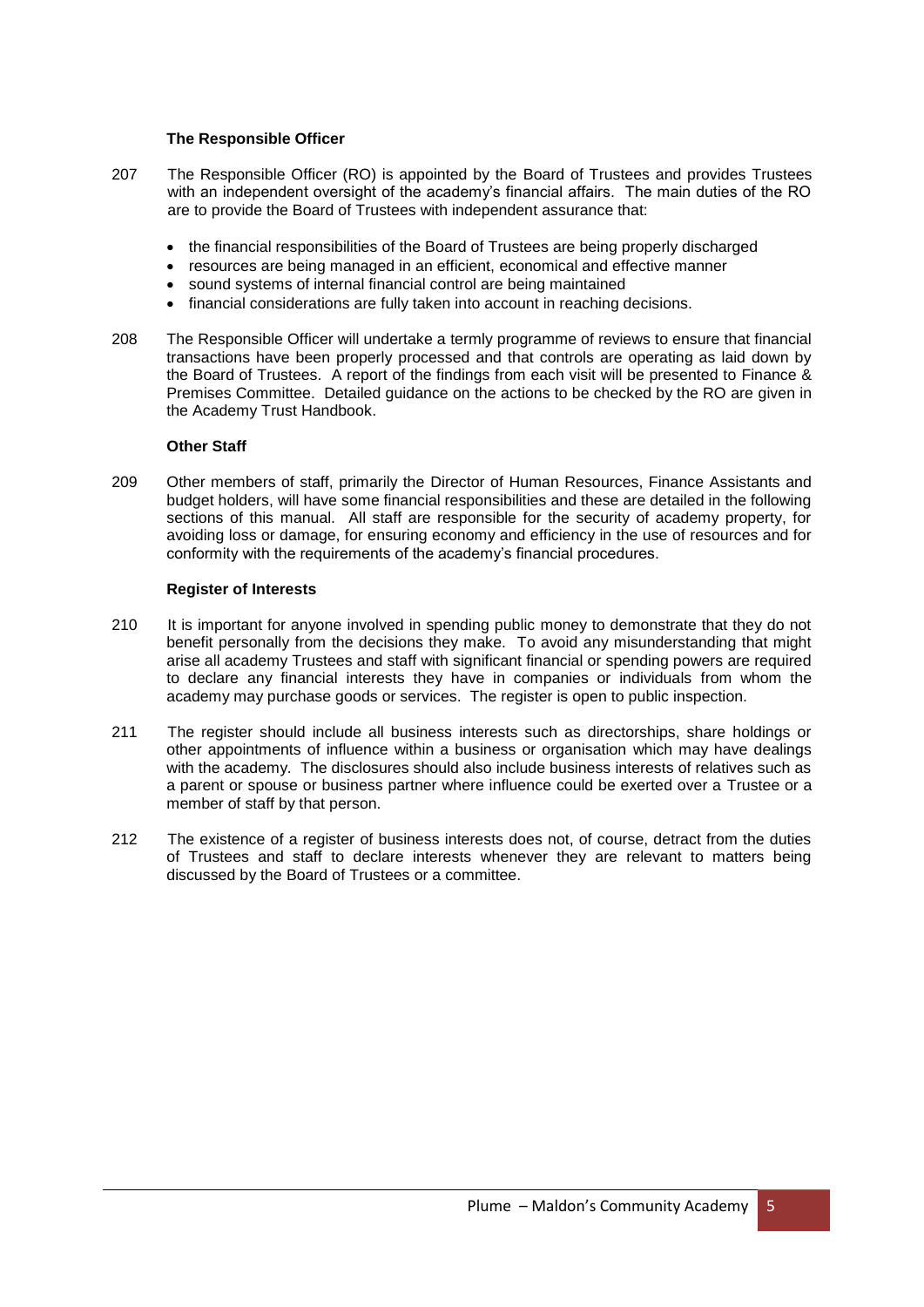## **3. Accounting system**

301 All academy financial transactions must be recorded on the IRIS Financials accounting system.

#### **System Access**

- 302 Entry to the IRIS Financials system is password restricted and the IT Manager is responsible for implementing a system which ensures that passwords are changed at least every 3 months. When passwords are changed the new password should be placed in a sealed envelope and passed to the Director of Finance & Premises to keep in the safe.
- 303 Access to the component parts of the IRIS FINANCIALS system is restricted; the IT Manager is responsible for setting access levels for all members of staff using the system.

#### **Back-up Procedures**

- 304 The IT Manager is responsible for ensuring that there is effective back up procedures for the system. Data is backed up daily using mirrored servers across both academy campuses and additionally backed up onto cloud based servers based within the EU ensuring compliance with the Data Protection act 2018.
- 305 The Director of Finance & Premises should also prepare a disaster recovery plan in the event of loss of accounting facilities or financial data. This should link in with the annual assessment made by Trustees of the major risks to which the academy is exposed and the systems that have been put in place to mitigate those risks.

#### **Transaction Processing**

- 306 All transactions input to the accounting system must be authorised in accordance with the procedures specified in this manual. The detailed procedures for the operation of the payroll, the purchase ledger and the sales ledger are included in the following sections of the manual.
- 307 Detailed information on the operation of the IRIS FINANCIALS system can be found in the user manuals held in the Finance Office and online on the IRIS user files.

#### **Transaction Reports**

- 308 The Director of Finance & Premises will on a monthly basis obtain and review system reports to ensure that only regular transactions are posted to the accounting system. The reports obtained and reviewed will include
	- trial balance
	- cost centre summary report
	- aged debtor and creditor reports
	- management accounts summarising expenditure and income against the budget.

#### **Reconciliations**

- 309 The Senior Finance Officer is responsible for ensuring the following reconciliations are performed each month, and that any reconciling or balancing amounts are cleared:
	- Control accounts (purchase ledger, sales ledger and payroll control)
	- Bank balance per the nominal ledger to the bank statement.
- 310 Any unusual or long outstanding reconciling items must be brought to the attention of the Director of Finance & Premises. The Director of Finance & Premises will review and sign all reconciliations as evidence of their review.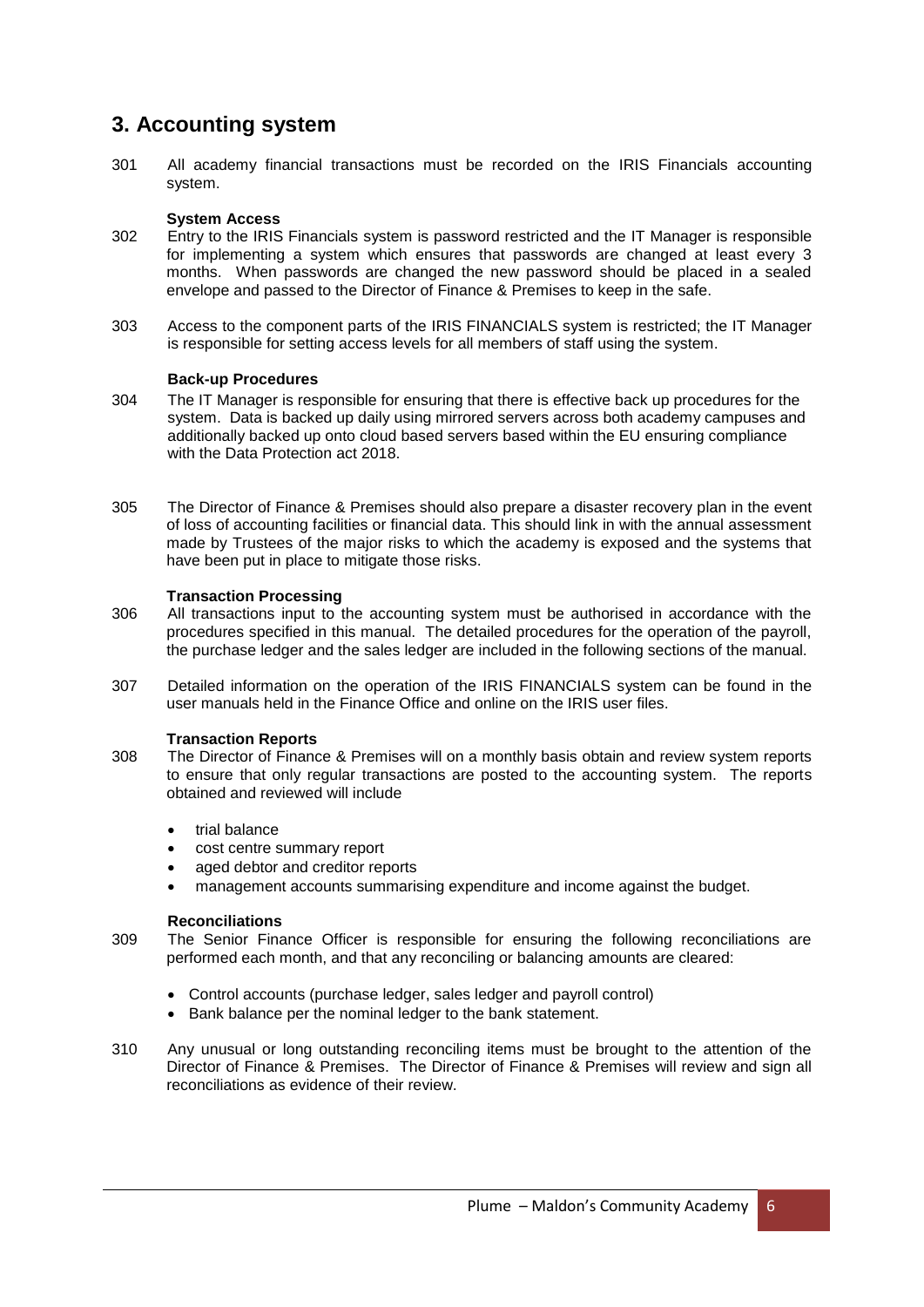## **4. Financial planning**

- 401 The academy prepares both medium term and short-term financial plans.
- 402 The medium term financial plan is prepared as part of the development planning process. The development plan indicates how the academy's educational and other objectives are going to be achieved within the expected level of resources over the next three years.
- 403 The development plan provides the framework for the annual budget. The budget is a detailed statement of the expected resources available to the academy and the planned use of those resources for the following year.
- 404 The development planning process and the budgetary process are described in more detail below.

#### **Budget Development Plan**

- 405 The budget development plan is concerned with the future aims and objectives of the academy and how they are to be achieved; that includes matching the academy's objectives and targets to the resources expected to be available. Plans should be kept relatively simple and flexible. They are the "big picture" within which more detailed plans may be integrated.
- 406 The form and content of the development plan are matters for the academy to decide but due regard should be given to the matters included within the guidance to Academies and any annual guidance issued by the ESFA.
- 407 Each year The Executive Principal will propose a planning cycle and timetable to the Board of Trustees which allows for:
	- a review of past activities, aims and objectives "did we get it right?"
	- definition or redefinition of aims and objectives "are the aims still relevant?"
	- development of the plan and associated budgets "how do we go forward?"
	- implementation, monitoring and review of the plan "who needs to do what by when to make the plan work and keep it on course"
	- feedback into the next planning cycle "what worked successfully and how can we improve?"
- 408 The timetable will specify the deadlines for the completion of each of the key stages described above. Lead responsibility for the completion of each of the stages will be assigned by the Executive Principal.
- 409 The completed development plan will include detailed objectives for the coming academic year and outline objectives for the following two years. The plan should also include the estimated resource costs, both capital and revenue, associated with each objective and success criteria against which achievement can be measured.
- 410 For each objective the lead responsibility for ensuring progress is made towards the objective will be assigned to a member of the senior leadership team who should monitor performance against the defined success criteria throughout the year and report to the senior leadership team on a quarterly basis. The senior leadership team will report to the Board of Trustees if there is a significant divergence from the agreed plan and will recommend an appropriate course of action.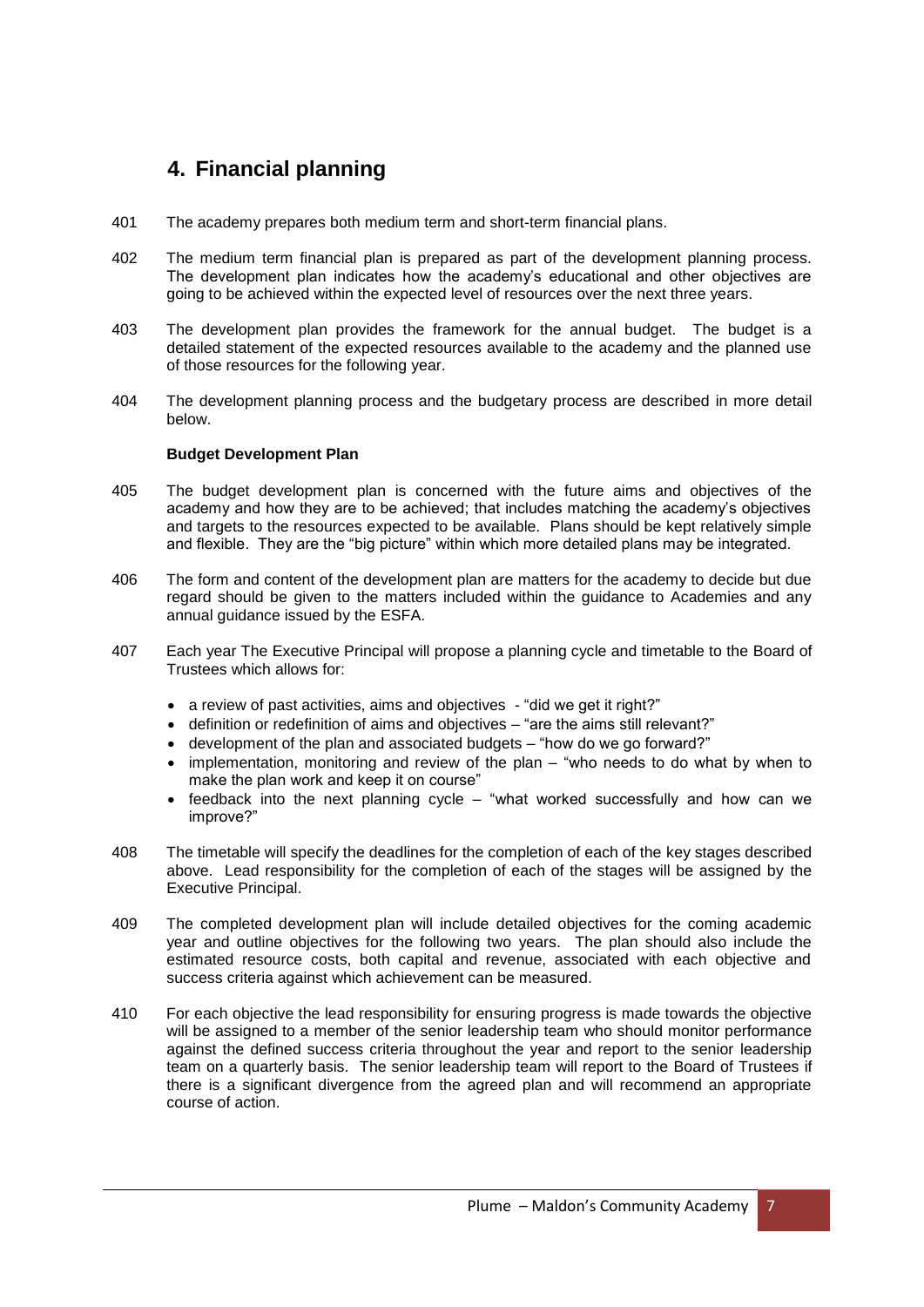#### **Annual Budget**

- 411 The Director of Finance & Premises is responsible for preparing and obtaining approval for the annual budget. The budget must be approved by The Executive Principal, Finance & Premises Committee and the Board of Trustees.
- 412 The approved budget must be submitted to the ESFA by 31 July each year (or other deadline as prescribed by the ESFA) and the Director of Finance & Premises is responsible for establishing a timetable which allows sufficient time for the approval process and ensures that the submission date is met.
- 413 The annual budget will reflect the best estimate of the resources available to the academy for the forthcoming year and will detail how those resources are to be utilised. There should be a clear link between the development plan objectives and the budgeted utilisation of resources.
- 414 The budgetary planning process will incorporate the following elements:
	- forecasts of the likely number of students to estimate the amount of ESFA grant receivable
	- review of other income sources available to the academy to assess likely level of receipts
	- review of past performance against budgets to promote an understanding of the academy cost base
	- identification of potential efficiency savings
	- review of the main expenditure headings in light of the development plan objectives and the expected variations in cost e.g. pay increases, inflation and other anticipated changes.

#### **Balancing the Budget**

415 Comparison of estimated income and expenditure will identify any potential surplus or shortfall in funding. If shortfalls are identified, opportunities to increase income should be explored and expenditure headings will need to be reviewed for areas where cuts can be made. This may entail prioritising tasks and deferring projects until more funding is available. Plans and budgets will need to be revised until income and expenditure are in balance. If a potential surplus is identified, this may be held back as a contingency or alternatively allocated to areas of need.

#### **Finalising the Budget**

- 416 Once the different options and scenarios have been considered, a draft budget should be prepared by the Director of Finance & Premises for approval by The Executive Principal, Finance & Premises Committee and the Board of Trustees. The budget should be communicated to all staff with responsibility for budget headings so that everyone is aware of the overall budgetary constraints.
- 417 The budget should be accompanied by a statement of assumptions and hierarchy of priorities so that if circumstances change, it is easier for all concerned to take remedial action. The budget should be seen as a working document which may need revising throughout the year as circumstances change.

#### **Monitoring and Review**

- 418 Monthly reports will be prepared by the Director of Finance & Premises. The reports will detail actual income and expenditure against budget both for budget holders and at a summary level for The Executive Principal and Finance & Premises Committee.
- 419 Any potential overspend against the budget must in the first instance be discussed with the Director of Finance & Premises.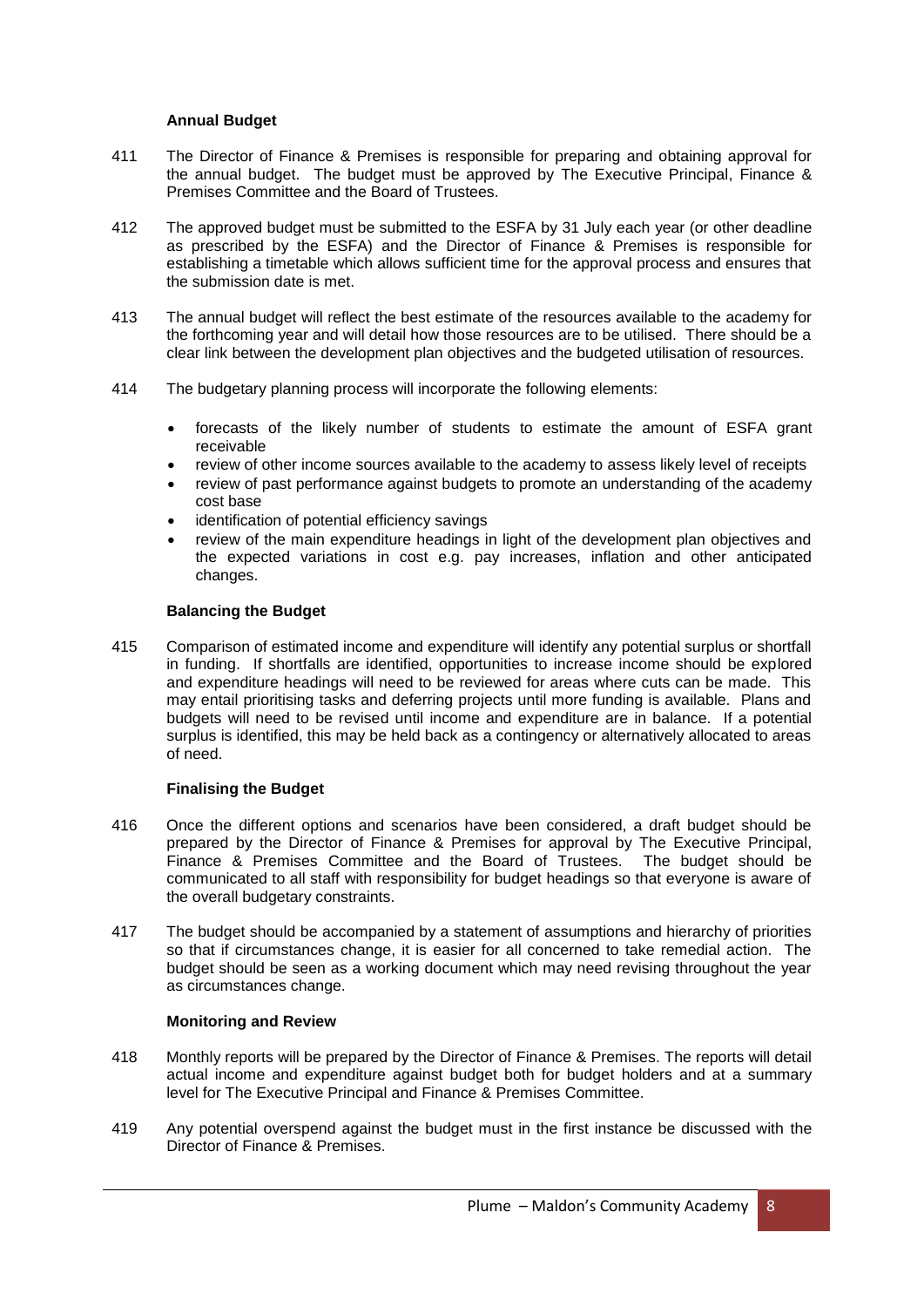- 420 The monitoring process should be effective and timely in highlighting variances in the budget, differences investigated and action taken where appropriate. If a budget overspend is forecast, it may be appropriate to vire money from another budget or from the contingency.
- 421 The Finance & Premises Committee is responsible for authorisation of all virements in excess of £50,000 between budget headings. Details of all virements will be reported to Finance & Premises Committee and formally notified to the Board of Trustees irrespective of their value.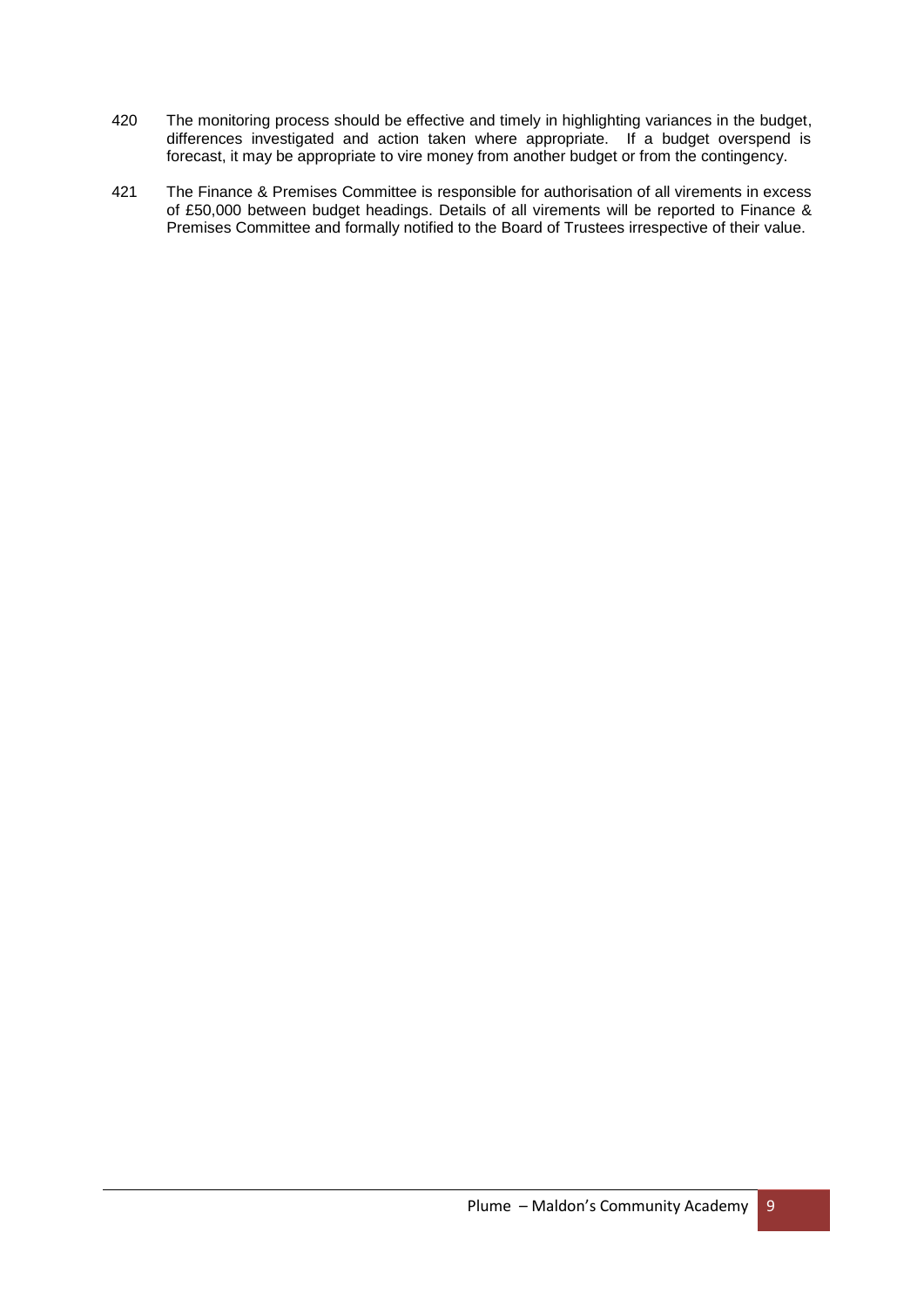# **5. Payroll**

#### **Staff Appointments**

- 501 The Board of Trustees has approved a personnel establishment for the academy based on a financial envelope. Changes can only be made to this establishment with the express approval in the first instance of Finance & Premises Committee who must ensure that adequate budgetary provision exists for any establishment changes.
- 502 The Executive Principal has authority to appoint staff within the authorised establishment except for Head(s) of Academy whose appointments must follow consultation with the Trustees. The Director of Human Resources maintains personnel files for all members of staff which include contracts of employment. All personnel changes must be notified, in writing, to the Director of Human Resources immediately.

#### **Staff Pay Amendments**

- 503 Any changes to staff pay as a result of incremental progression, performance and reevaluation of pay/ grade will be made in accordance with the approved Pay Policy. The Director of HR will request changes to be made to staff pay which will be authorised by the Executive Principal.
- 504 Any changes to whole staff group's pay as a result of inflationary/ cost of living rises (ordinarily recommended by the National Joint Council (NJC) or Joint Teaching Unions - School Teachers' Review Body (STRB)) will be approved by the Chair of Trustees following recommendation from the pay committee.
- 505 Where changes relate to the Executive Principal's pay then these will be authorised by the Chair of the Board of Trustees.

#### **Payments**

- 506 After the payroll has been processed but before payments are dispatched a print of salary payments by individual and showing the amount payable in total should be obtained from the system. The print must be reviewed and authorised together with authority to release payment by the Director of Finance & Premises.
- 507 All salary payments are made by BACS via the payroll bureau who have delegated authority to perform the payment under the monthly instruction of the Director of Finance & Premises.
- 508 The Finance Assistant should prepare a reconciliation between the current month's and the previous month's gross salary payments showing adjustments made for new appointments, resignations, pay increases etc. This reconciliation should be reviewed and signed by the Director of Finance & Premises.
- 509 The payroll system automatically calculates the deductions due from payroll to comply with current legislation. The major deductions are for tax, National Insurance contributions and pensions. These payments are taken by direct debit from the Academy's bank account. Further checks shall be made by the Finance Manager for deductions relating to Student Loans, Childcare Vouchers, Apprentice Levy, Union deductions and all other deductions.
- 510 The Director of Finance & Premises should select one employee at random each month and check the calculation of gross to net pay to ensure that the payroll system is operating correctly.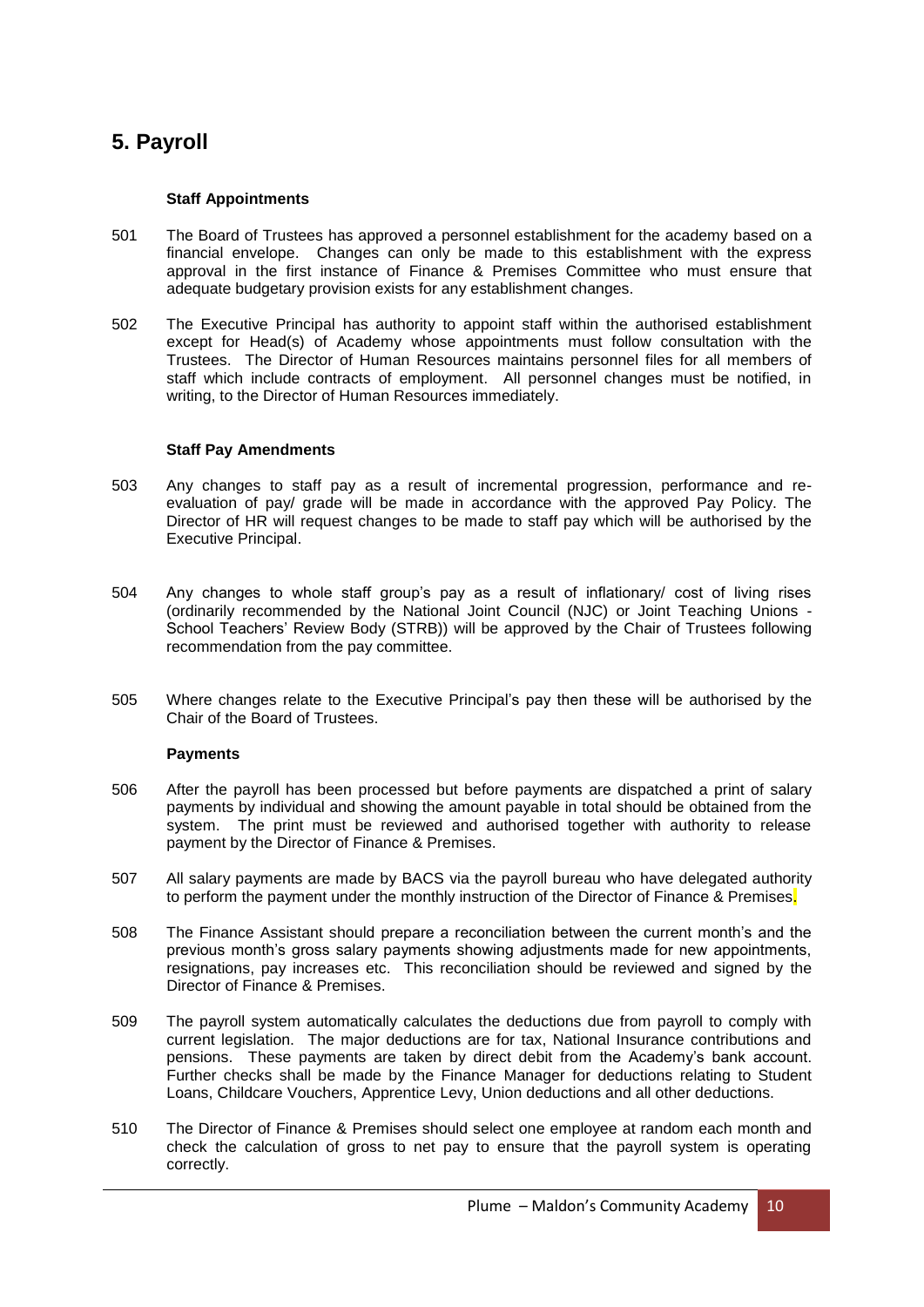- 511 After the payroll has been processed the nominal ledger will be automatically updated. Postings will be made both to the payroll control account and to individual cost centres. Director of Finance & Premises should review the payroll control account each month to ensure the correct amount has been posted from the payroll system, individual cost centres have been correctly updated and to identify any amounts posted to the suspense account.
- 512 The Director of Human Resources selects two employees at random and checks the salary paid against the physical personnel contracts on file.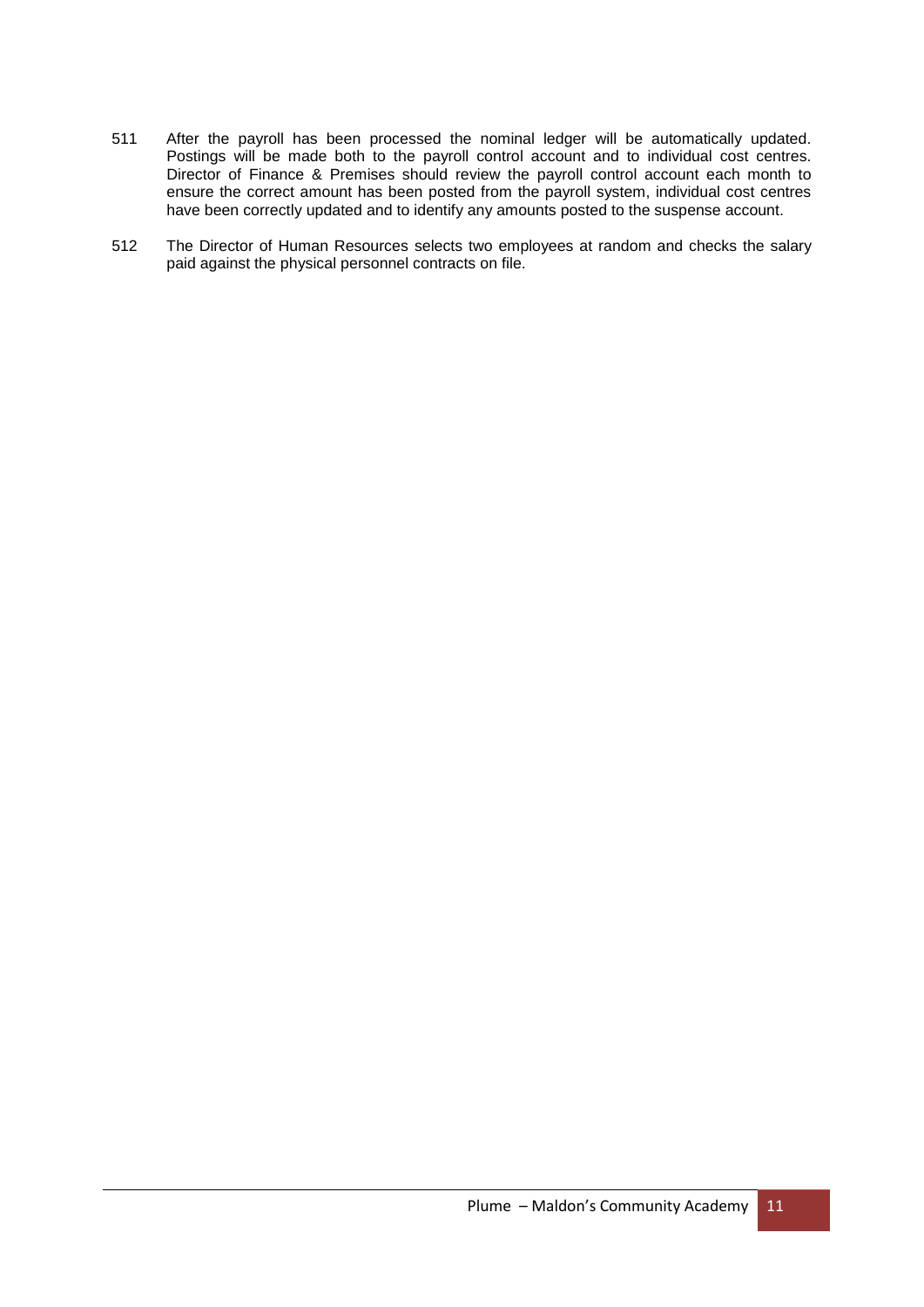# **6. Purchasing & Payments**

- 601 The academy wants to achieve the best value for money from all of its purchases. This means it wants to get what it needs in the correct quality, quantity and time at the best price possible. A large proportion of its purchases will be paid for with public funds and it needs to maintain the integrity of these funds by following the general principles of:
	- **Probity,** it must be demonstrable that there is no corruption or private gain involved in the contractual relationships of the academy
	- **Accountability,** the academy is publicly accountable for its expenditure and the conduct of its affairs;
	- **Fairness,** that all those dealt with by the academy are dealt with on a fair and equitable basis.

#### **Routine Purchasing**

- 602 Budget holders will be informed of the budget available to them during the first month of the start of the academic year. It is the responsibility of the budget holder to manage the budget and to ensure that the funds available are not overspent. A print detailing actual expenditure against budget will be supplied to each budget holder a week after the end of each month and budget holders are encouraged to keep their own records of orders placed but not paid for. Budget-holders (or their appropriate staff) will be responsible for making the first request for the purchase of items or services from their own budgets.
- 603 Any urgent order that is placed verbally should be entered onto the accounting system as soon as possible so that a purchase order can be setup to register the financial commitment.
- 604 Routine purchases up to £5,000 can be ordered by budget holders. In the first instance a supplier should be chosen from the list of approved suppliers maintained by the Finance Office. A quote or price must always be obtained before any order is placed. If the budget holder considers that better value for money can be obtained by ordering from a supplier not on the approved supplier list the reasons for this decision must be discussed and agreed with the Director of Finance & Premises.
- 605 Budget-holders (or their appropriate staff) will be responsible for making the first request for the purchase of items or services from their own budgets. All requisitions must be made via the IRIS Financials accounting web portal if available, or in writing using an official order form, stocks of which are held in the Finance Office. Paper orders must bear the signature of the budget holder and must then be forwarded to the Finance Office.
- 606 On receipt of the IRIS Financials requisition/ order form, the Finance Assistant will determine that the appropriate budget has sufficient funds to meet the order. Where sufficient budgeted funds are identified, the Finance Assistant will raise an official sequentially numbered Purchase Order. The Senior Finance Officer will authorise all system generated purchase orders before the Finance Assistant places the order with the relevant suppliers.
- 607 The budget holder must make appropriate arrangements for the delivery of goods to the academy. On receipt the budget holder must undertake a detailed check of the goods received against the delivery note and make a record of any discrepancies between the goods delivered and the delivery note. Discrepancies should be discussed with the supplier of the goods without delay.
- 608 If any goods are rejected or returned to the supplier because they are not as ordered or are of sub-standard quality, the Finance Office should be notified. The Finance Assistant will keep a central record of all goods returned to suppliers.
- 609 All invoices should be sent to the Finance Office. They will be checked against the original order for accuracy (and delivery notes where appropriate) and entered on IRIS FINANCIALS.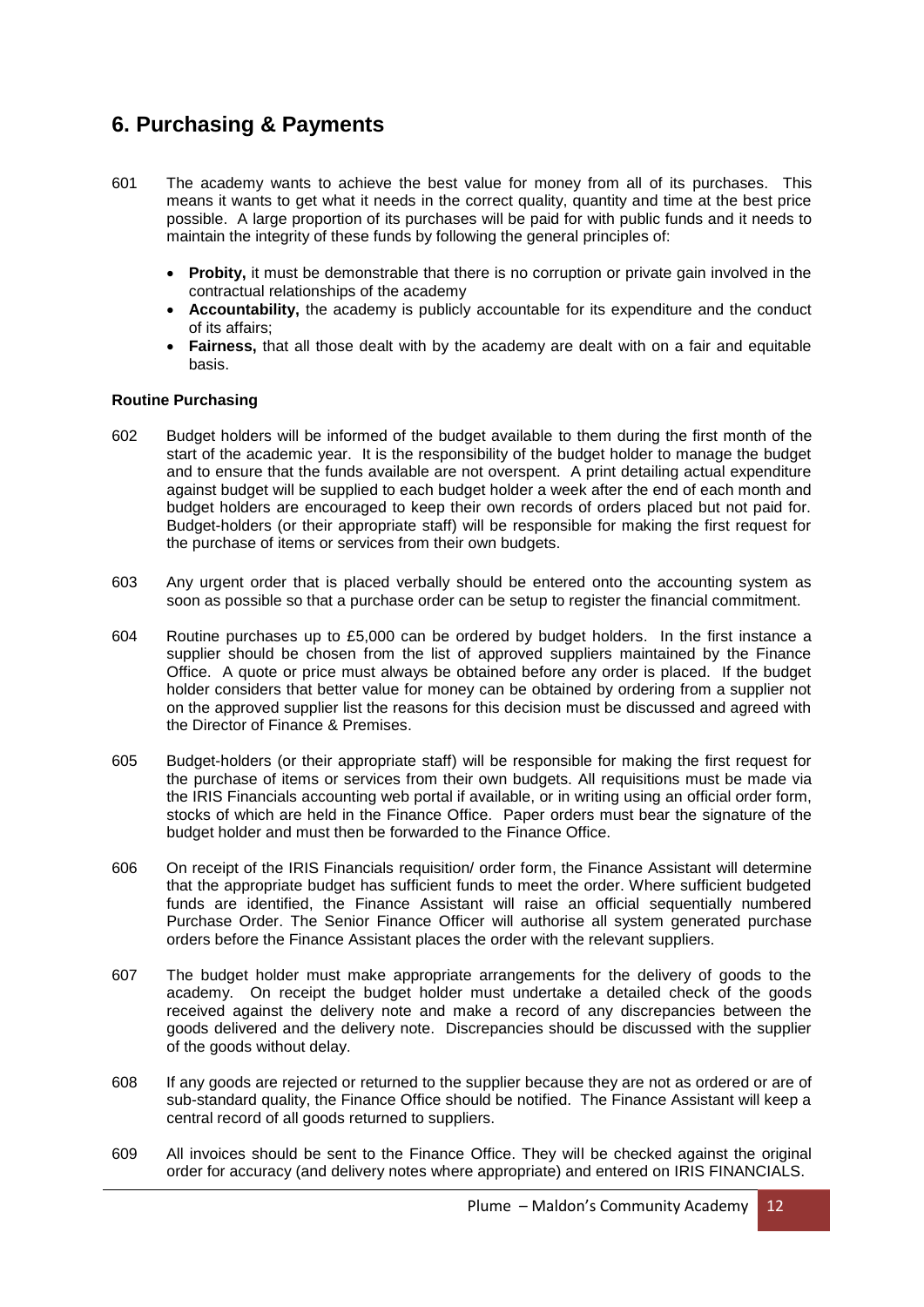- 610 The invoice will then be sent to the budget holder who must make a detailed check against the order and the delivery note before signing it and returning it to the Finance Office. Budget holders must undertake these checks without undue delay and in any case within 7 days of invoice receipt.
- 611 If a budget holder is pursuing a query with a supplier the Finance Department must be informed of the query and periodically kept up to date with progress.
- 612 At the end of every week the Finance Assistant will produce a list of outstanding invoices from the purchase ledger and this list together with supporting documentation will be reviewed by the Director of Finance & Premises. The Director of Finance & Premises will indicate on the list the invoices that should be paid.
- 613 The Finance Assistant will then input details of payments to be made to the purchase ledger and generate the cheques required. The BACS/ cheques and associated paperwork must be authorised by two of the nominated signatories.

For any cheque/ BACS having a value of £50,000 and above, the signatures/ authorisation codes must include any 2 of either the Executive Principal or the Chair of Trustees or Chair of Finance – or appointed Trustees representative in the absence of the chairs

#### **Orders over £10,000 but less than £50,000**

614 At least three written quotations should be obtained for all orders between £10,001 and £50,000 to identify the best source of the goods/services. Written details of quotations obtained should be prepared and retained by budget holders for audit purposes. Telephone quotes are acceptable if these are evidenced and faxed confirmation of quotes has been received before a purchase decision is made.

If a purchase is considered to be unique and is deemed to be impossible to source multiple written quotations from more than one source, (eg specific IT licences, bespoke replacement parts). Then the reasons why no other quotation is possible must be clearly documented and retained by the academy.

#### **Orders over £50,000**

615 All goods/services ordered with a value over £50,000, or for a series of contracts which in total exceed £50,000 must be subject to formal tendering procedures.

#### **Official Journal of the European Union (OJEU) – PENDING BREXIT REVIEW**

- 616 Purchases over the OJEU threshold (as at 01/04/2021 GBP £189,330 (EUR214,000) fall under EU procurement rules which require advertising in the Official Journal of the European Union.
- 617 The likely successor to OJEU is FTS Find a Tender Service. It is assumed that OJEU limits will apply to the FTS service which must be followed.

#### 618 **Authorisation Limits**

All purchases regardless of value must be authorised by the relevant person: as follows Up to £5,000 – budget holder Between £5,000 - £10,000 – Director of Finance & Premises Between £10,000 and £50,000 Executive Principal Greater than £50,000 Chair of Finance & Premises Committee or Chair of Trustees Greater than £100,000 full Board of Trustees approval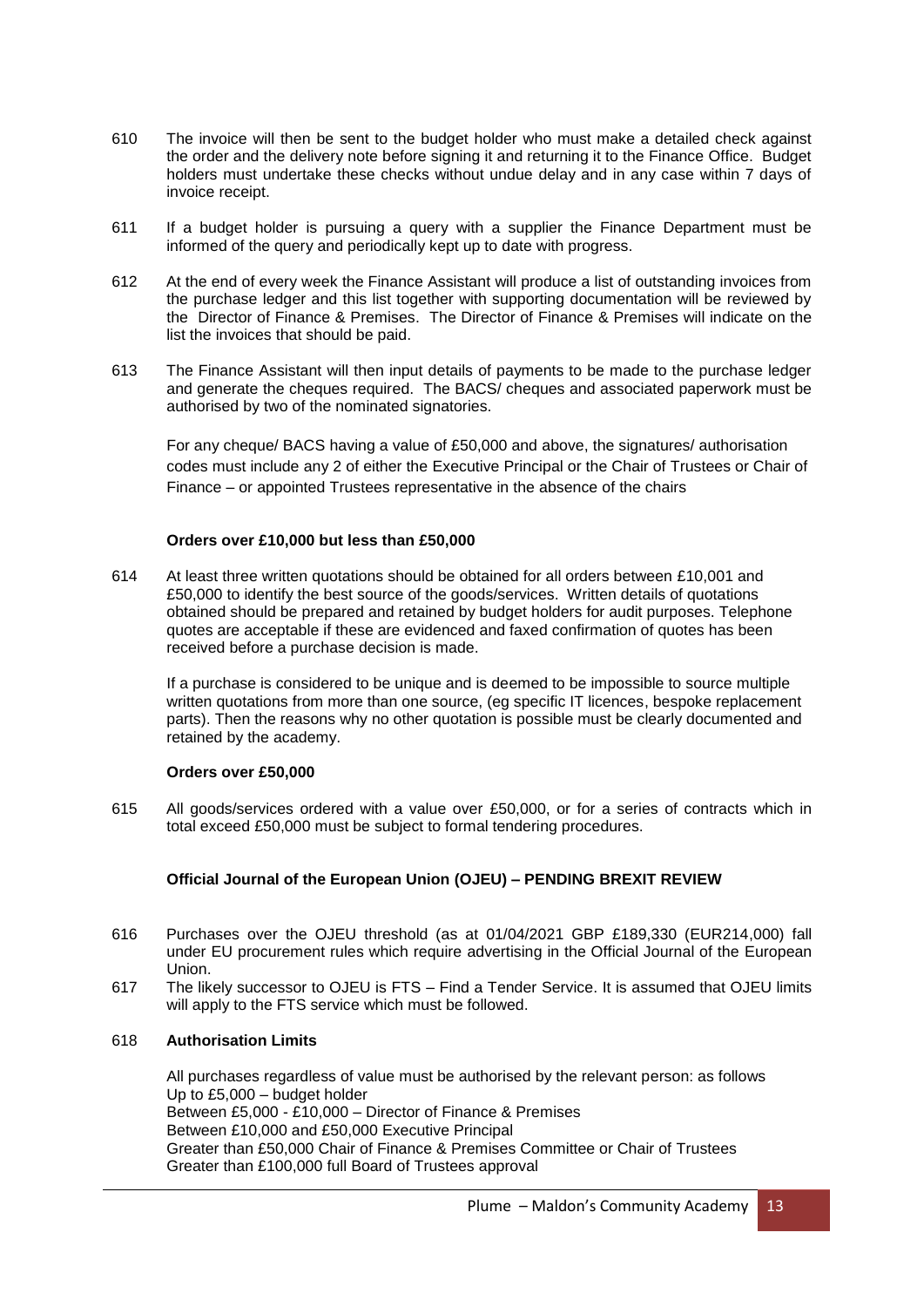#### **Forms of Tenders**

- 619 There are three forms of tender procedure: open, restricted and negotiated and the circumstances in which each procedure should be used are described below.
	- **Open Tender:** This is where all potential suppliers are invited to tender. The budget holder must discuss and agree with the Director of Finance & Premises how best to advertise for supplier's e.g. general press, trade journals or to identify all potential suppliers and contact directly if practical. This is the preferred method of tendering, as it is most conducive to competition and the propriety of public funds. However, if the EU threshold is likely to be breached, the tender must be carried out via OJEU.
	- **Restricted Tender:** This is where suppliers are specifically invited to tender. Restricted tenders are appropriate where:
		- there is a need to maintain a balance between the contract value and administrative costs
		- a large number of suppliers would come forward or because the nature of the goods are such that only specific suppliers can be expected to supply the academy's requirements
		- the costs of publicity and advertising are likely to outweigh the potential benefits of open tendering.
	- **Negotiated Tender:** The terms of the contract may be negotiated with one or more chosen suppliers. This is appropriate in specific circumstances:
		- the above methods have resulted in either no or unacceptable tenders
		- only one or very few suppliers are available
		- extreme urgency exists (Note, EU regulations override necessity if value breaches thresholds
		- additional deliveries by the existing supplier are justified.

#### **Preparation for Tender**

- 620 Full consideration should be given to:
	- objective of project
	- overall requirements
	- technical skills required
	- after sales service requirements
	- form of contract.
- 621 It may be useful after all requirements have been established to rank requirements (e.g. mandatory, desirable and additional) and award marks to suppliers on fulfilment of these requirements to help reach an overall decision.

#### **Invitation to Tender**

- 622 If a restricted tender is to be used, then an invitation to tender must be issued. If an open tender is used an invitation to tender may be issued in response to an initial enquiry.
- 623 An invitation to tender should include the following:
	- introduction/background to the project
	- scope and objectives of the project
	- technical requirements
	- implementation of the project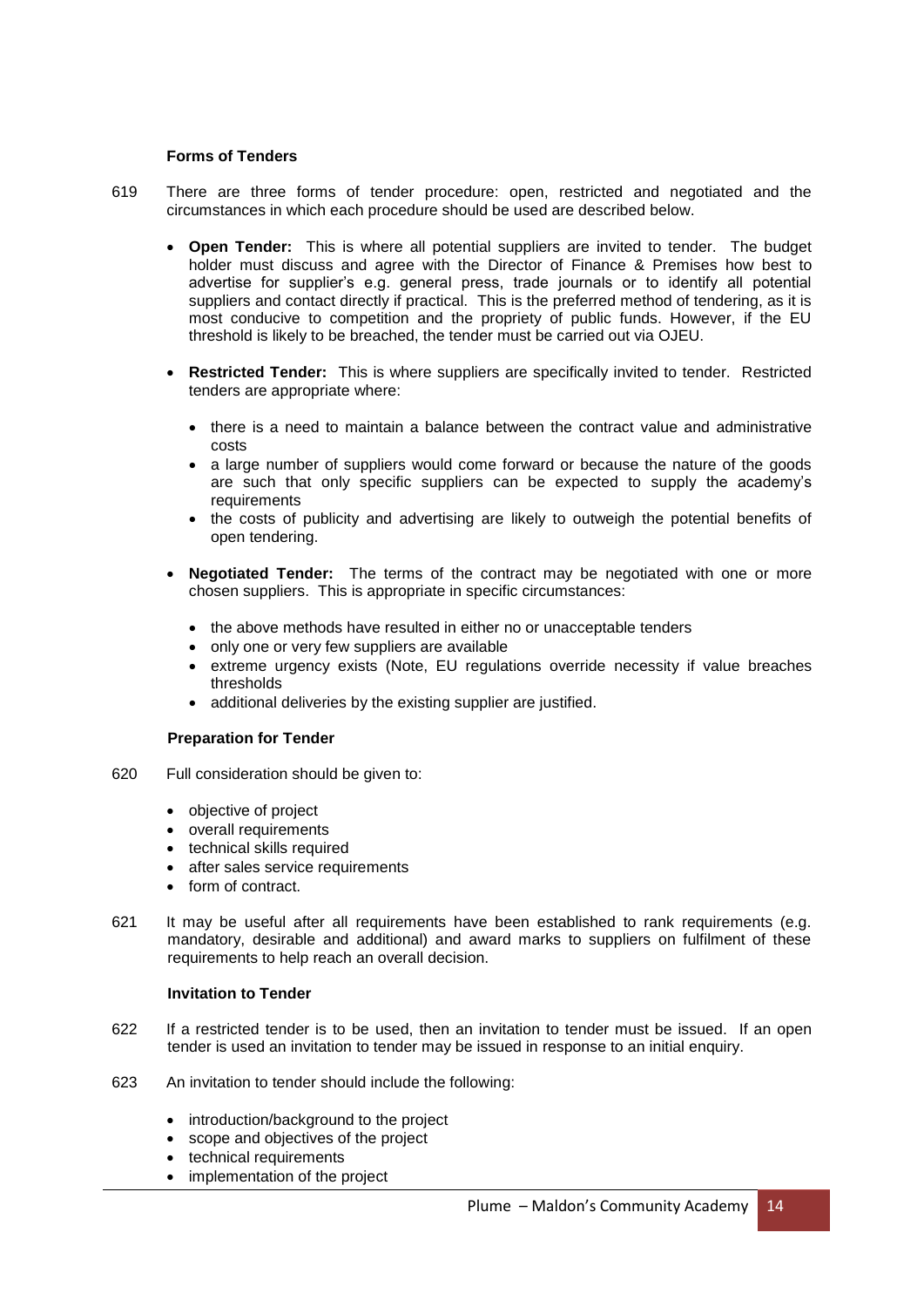- terms and conditions of tender
- form of response.

#### **Aspects to Consider**

#### *Financial*

- Like should be compared with like and if a lower price means a reduced service or lower quality this must be borne in mind when reaching a decision.
- Care should be taken to ensure that the tender price is the total price and that there are no hidden or extra costs.
- Is there scope for negotiation?

#### *Technical/Suitability*

- Qualifications of the contractor
- Relevant experience of the contractor
- Descriptions of technical and service facilities
- Certificates of quality/conformity with standards
- Quality control procedures
- Details of previous sales and references from past customers.

#### *Other Considerations*

- Pre sales demonstrations
- After sales service
- Financial status of supplier. Suppliers in financial difficulty may have problems completing contracts and in the provision of after sales service. It may be appropriate to have an accountant or similarly qualified person examine audited accounts etc.

#### **Tender Acceptance Procedures**

624 The invitation to tender should state the date and time by which the completed tender document should be received by the academy. Tenders should be submitted in plain envelopes clearly marked to indicate they contain tender documents. The envelopes should be time and date stamped on receipt and stored in a secure place prior to tender opening. Tenders received after the submission deadline should not normally be accepted.

#### **Tender Opening Procedures**

- 625 All tenders submitted should be opened at the same time and the tender details should be recorded.
	- tenders expected to be over £50,000 but under £100,000 must be authorised by the Director of Finance & Premises, Executive Principal and Finance & Premises Committee
	- The Board of Trustees is responsible for the authorisation of the advertising of tenders above £100,000 and authorising the award of such tenders.
- 626 A separate record should be established to record the names of the firms submitting tenders and the amount tendered. This record must be signed by both people present at the tender opening.

#### **Tendering Procedures**

- 627 The evaluation process should involve at least two people. Those involved should disclose all interests, business and otherwise, that might impact upon their objectivity. If there is a potential conflict of interest, then that person must withdraw from the tendering process.
- 628 Those involved in making a decision must take care not to accept gifts or hospitality from potential suppliers that could compromise or be seen to compromise their independence.
- 629 Full records should be kept of all criteria used for evaluation and for contracts over £50,000 a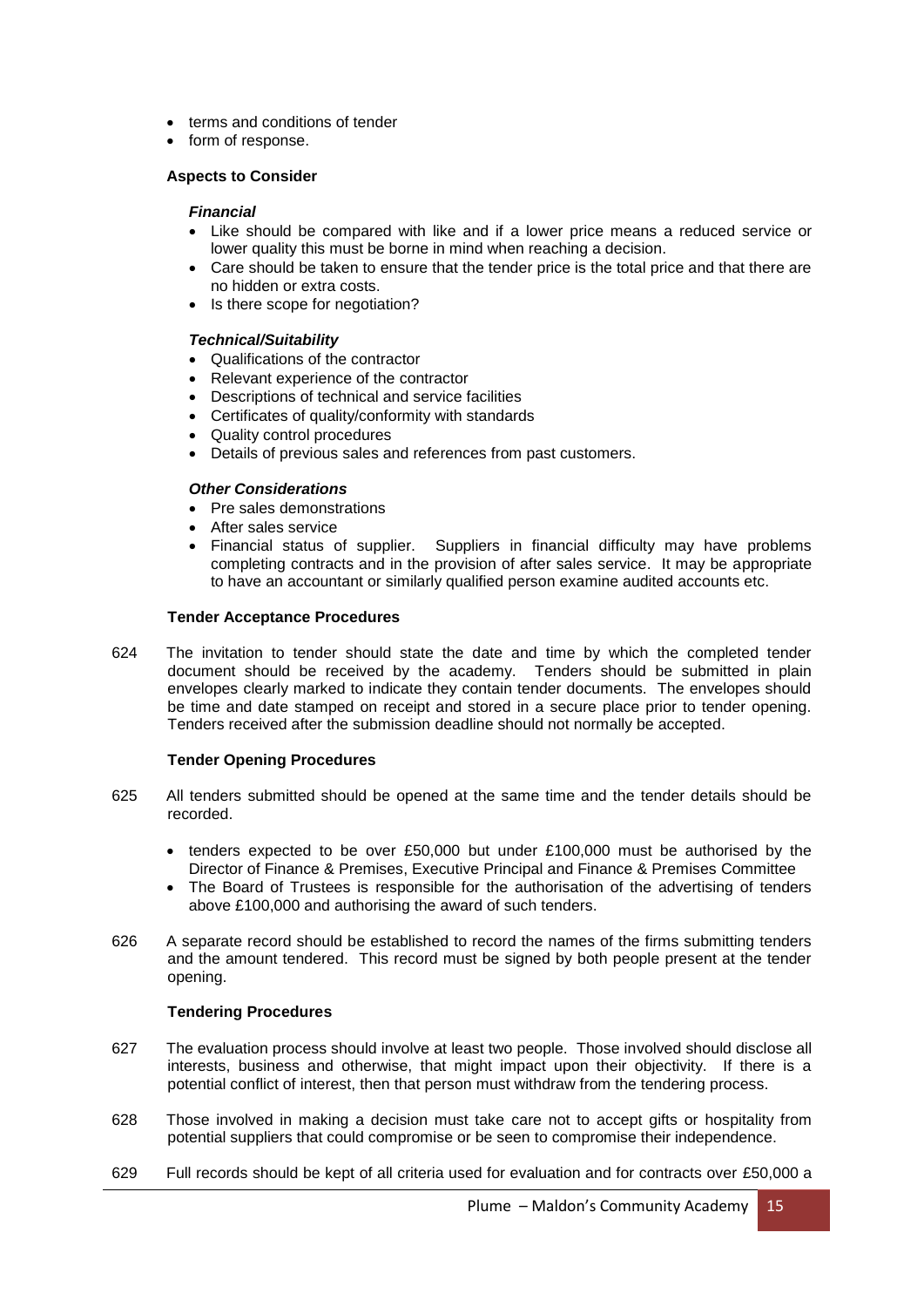report should be prepared for Finance & Premises Committee highlighting the relevant issues and recommending a decision. For contracts under £50,000 the decision and criteria should be reported to Finance & Premises Committee.

- 630 Where required by the conditions attached to a specific grant from the ESFA, the department's approval must be obtained before the acceptance of a tender.
- 631 The accepted tender should be the one that is economically most advantageous to the academy. All parties should then be informed of the decision.

#### **INTERNET PURCHASES**

629 At all times, the same rigour of internal control must be placed on internet purchases as is normally applied to standard procurement with regard to separation of duties, authorisation controls and independent management checking.

#### 630 **Internet Orders:**

The Finance Officer will be authorised to place online purchases.

Requests should be made to the Finance Officer from the budget holder in the normal manner (section 604), an official order should be raised on the financial accounting system and authorised as specified (section 614).

It is the responsibility of the budget holder to ensure the internet is the most appropriate means for procurement.

Where possible the official order number should be quoted on the internet order as a cross reference.

The internet order must be raised in the name of the academy with the academy's address, not to an individual.

The Director of Finance & Premises is authorised to overrule all internet purchases if it is deemed to be unsafe or better value can be sought from normal suppliers

The preferred method of payment for internet purchases will be the request of an invoice from the supplier, which can be paid via the academy's normal payment route.

If the supplier is unable to supply an invoice in advance, the finance officer will be authorised to use the academy's purchase/ charge card to make payment (the same rules for card authorisation apply).

Payment should not be made by an individual's personal credit card. The correct authorisation procedure for purchases should still be adhered to (section 614), and the academy retains the right to refuse to reimburse the individual if the academy's procedures are not followed.

Supplier invoices, delivery notes and all relevant documentation should be obtained for all internet purchases and retained within the normal filing system. This is especially important if the academy is to recover any VAT element.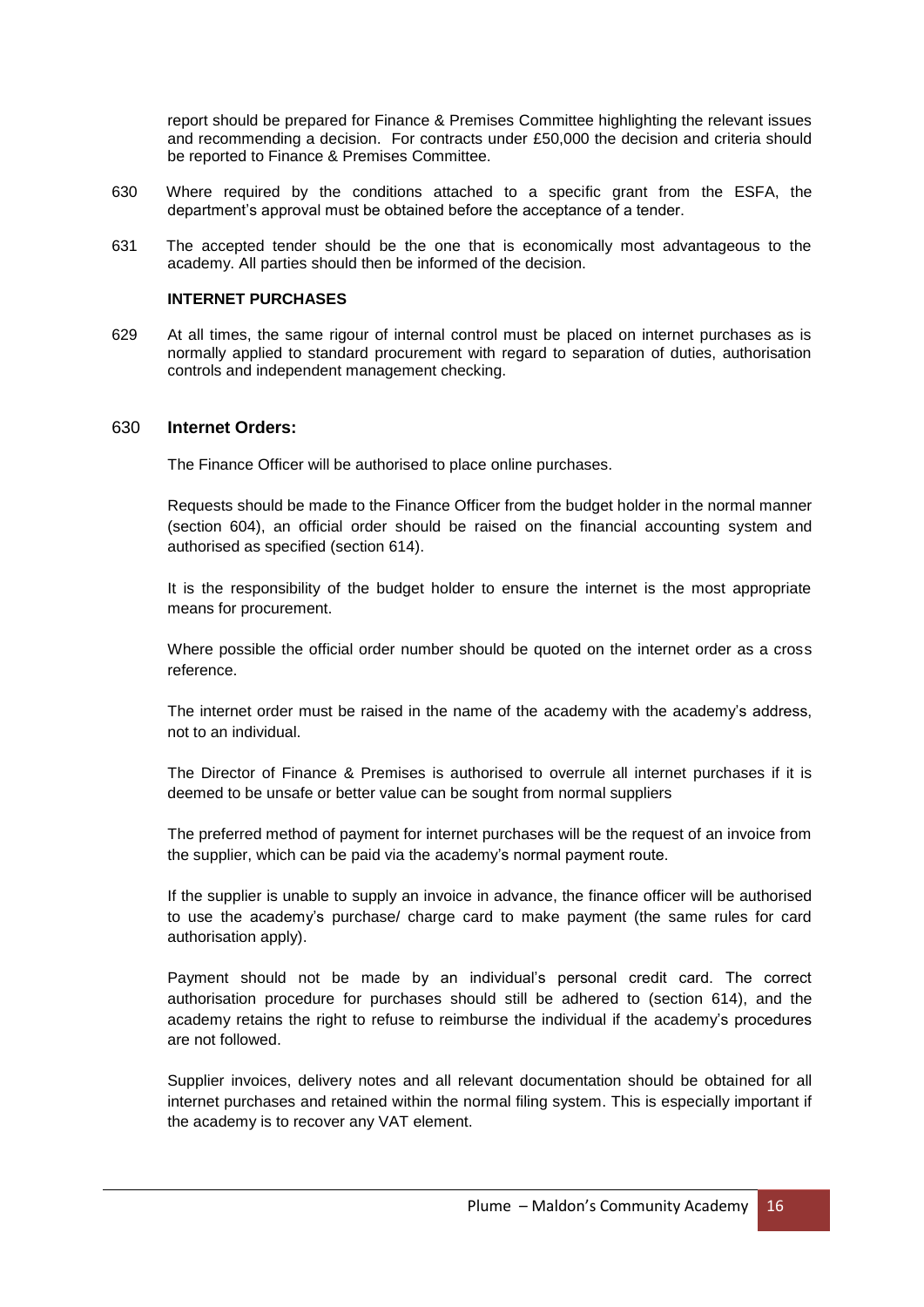All purchases should only be made from secure websites that the Director of Finance & Premises has gained reassurance are reasonably safe and free from fraudulent activity. The use of online auction websites is not generally recommended, but is permitted where best value has been demonstrated.

#### 631 **Leasing Policy and Arrangements**

By law an operating lease is the only type of lease available to schools. These leases involve the school paying a rental for the hire of an asset for a period of time and have the character of a rental agreement. No other lease, such as finance leases or hire purchase, may be entered into by the school as this is a form of borrowing.

- (a) Leasing agreements will only be made where the financial arrangements are such that they benefit the academy and the Chair of the Finance & Premises Committee has given their approval.
- (b) Once approval has been given, leasing agreements are to be signed by the Director of Finance & Premises on behalf of the Trustees.
- (c) The Director of Finance & Premises will be responsible for ensuring that all leasing agreements are kept under review and that appropriate arrangements are made for renewals.
- (d) Any lease entered into must meet the following criteria:
	- ownership of the asset must remain with the leasing company and there is no option for the academy to purchase the asset during the period of the lease
	- any extension of the lease must be at open market values
	- the academy will not benefit from any sale proceeds of the asset
	- the termination value of the lease is equal to or exceeds 10% of the value of the asset at the commencement of the lease.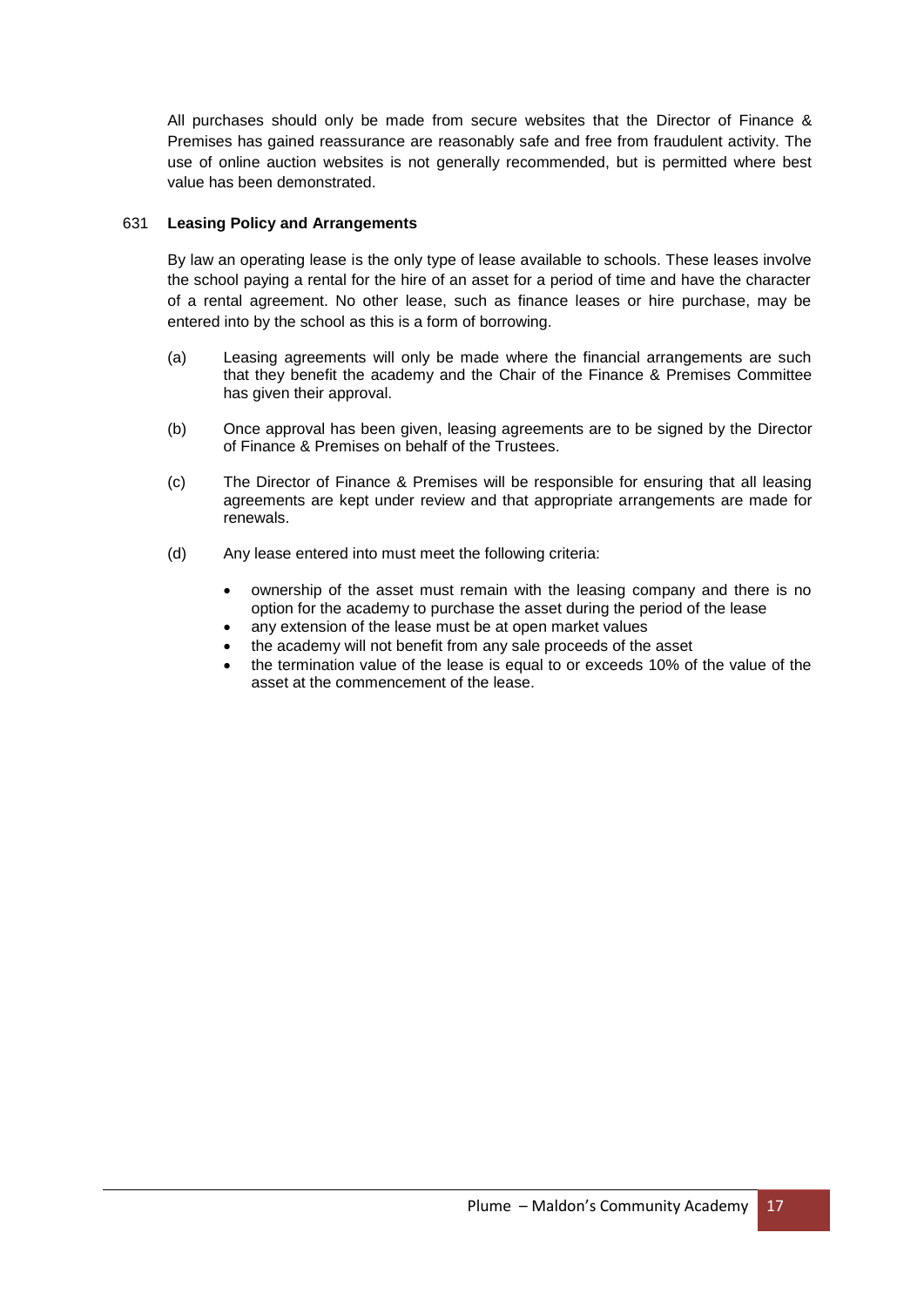## **7 Income**

- 701 The main sources of income for the academy are the grants from the ESFA and Local Authority. The receipt of these sums is monitored directly by the Director of Finance & Premises who is responsible for ensuring that all grants due to the academy are collected.
- 702 The academy also obtains income from:
	- students, mainly for trips and uniform
	- catering
	- the public, mainly for lettings (AGP etc.).
	- donations

#### **Trips**

- 703 A lead teacher must be appointed for each trip to take responsibility. The lead teacher must prepare a record for each student intending to go on the trip showing the amount due. A copy of the record must be given to the Finance Assistant.
- 704 Students should make payments at the Finance Office. A receipt must be issued for all monies collected and the value of the receipt and the number of the receipt recorded against the student making the payment.
- 705 The Finance Assistant should maintain an up to date record for each student showing the amount paid and the amount outstanding. This record should be sent to the lead teacher on a weekly basis and the lead teacher is responsible for chasing the outstanding amounts.

#### **Lettings**

- 706 The Finance Assistant is responsible for maintaining records of bookings of sports facilities and for identifying the sums due from each organisation. Payments must be made in advance for the use of facilities.
- 707 Details of organisations using the facilities should be entered by the Finance Assistant on the IRIS FINANCIALS accounting system. They will produce sales invoices and is responsible for chasing outstanding debts and ensuring no use is made of the facilities unless payment has been made.
- 708 No debts should be written off without the express approval of the Board of Trustees (the ESFA's prior approval is also required if debts to be written off are above the value set out in the annual funding letter).

#### **Custody**

- 709 Official, pre-numbered academy receipts should be issued for all cash and cheques received where no other formal documentation exists. All cash and cheques must be kept in the Finance Office safe prior to banking. Banking should take place every week or more frequently if the sums collected exceed the £5,000 insurance limit on the Finance Office safe.
- 710 Monies collected must be banked in their entirety in the appropriate bank account. The Finance Assistant is responsible for preparing reconciliations between the sums collected, the sums deposited at the bank and the sums posted to the accounting system.
- 711 When transporting cash in transit from the Academy to the Bank, it must be provided by a licenced security company (accredited to the SIA – Security Industry Authority) for sums in excess of £5,000 (above the academy cash in transit insurance limit). This is the preferred method for transferring cash to the bank. For sums less than £5,000 a minimum of 2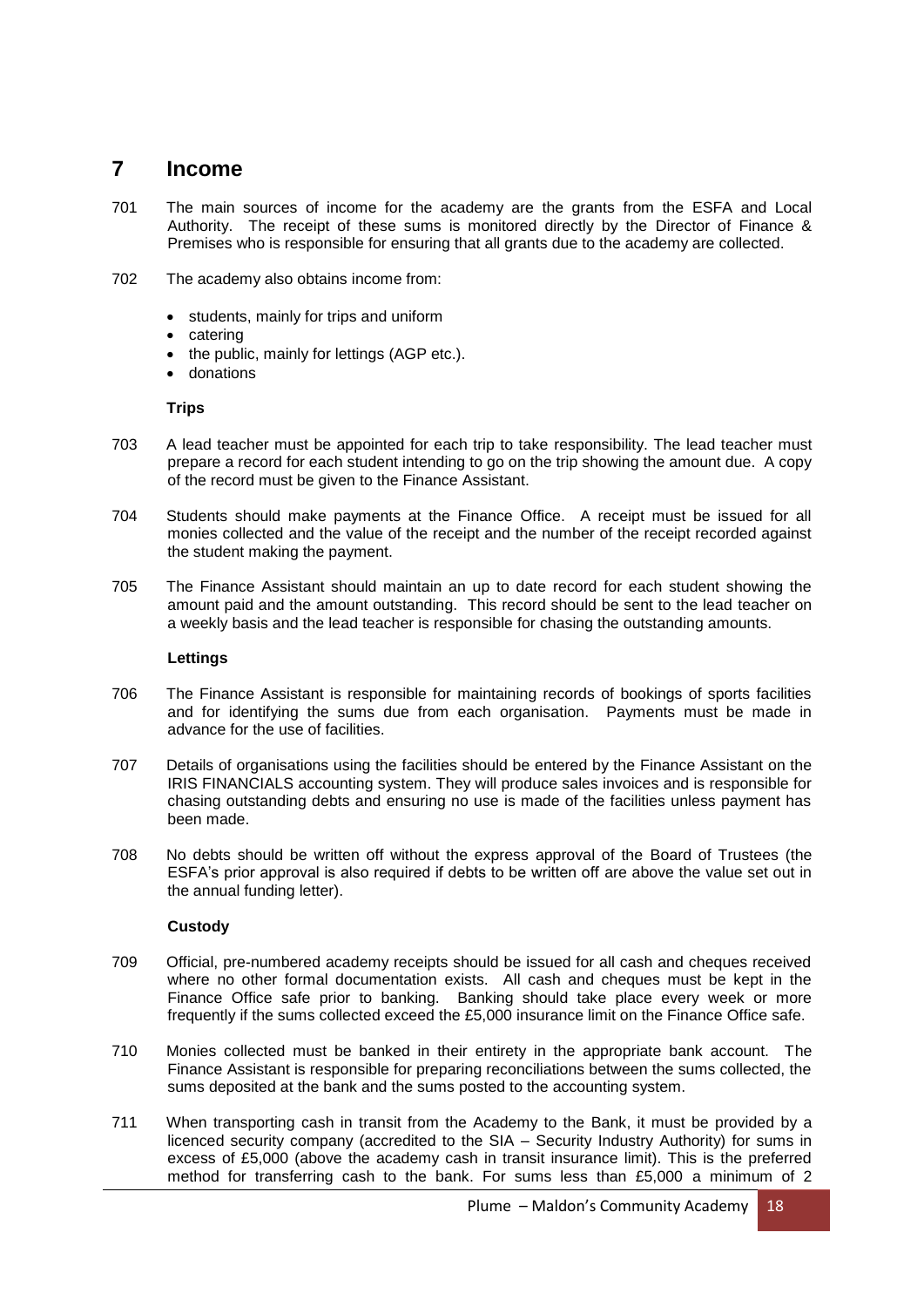members of the academy staff (1 of whom works with the Finance Department plus one other) are permitted to walk the cash directly to the bank provided the distance is less than 500 meters and the cash is disguised in a plain, secure carrier. These members of staff should have no other duties to perform during this time and the transfer should take place at different times, on different days, where possible using different routes each week ie there should be no regular routine to the money transfer. All members of staff should carry a working mobile phone at all times during the transfer in case of emergency. Phones can be provided from the finance office on request.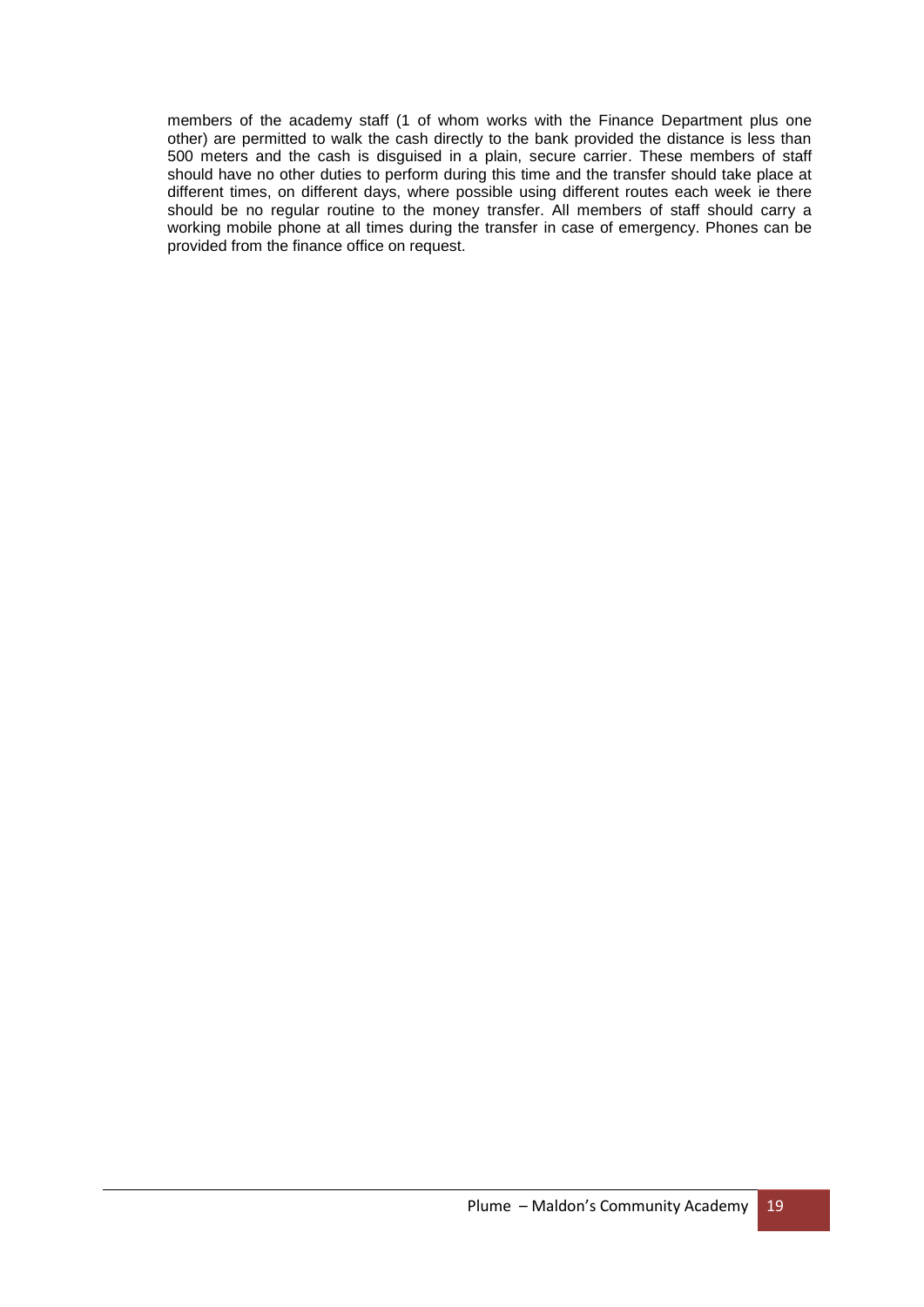## **8 Cash Management**

#### **Bank Accounts**

801 The opening of all accounts must be authorised by the Board of Trustees that must set out, in a formal memorandum, the arrangements covering the operation of accounts, including cheque signing arrangements. The operation of systems such as Bankers Automatic Clearing System (BACS) and other means of electronic transfer of funds must also be subject to the same level of control.

#### **Deposits**

- 802 Particulars of any deposit must be entered on a copy paying-in slip, counterfoil or listed in a supporting book. The details should include:
	- the amount of the deposit and
	- a reference, such as the number of the receipt or the name of the debtor.

#### **Payments and withdrawals**

The academy's preferred method of payment to suppliers will be via electronic transfer/ BACS

- 803 All payments made by BACS authorising withdrawal from academy Bank Accounts must be made via the Lloyds Link secure payment system. The academy will retain bank mandates of all authorised persons which will require at least 2 authorisation codes from:
	- Chair of Trustees
	- Chair of Finance & Premises Committee
	- Executive Principal
	- Head(s) of Academy
	- Vice Principal(s)
	- Assistant Vice Principal(s)

The Lloyds Link system will be operated by the Finance Manager/ Officer or Director of Finance & Premises, who are not signatories.

Authorisation limits apply – see below:

All cheques and other instruments authorising withdrawal from academy bank accounts (excluding payroll) must bear the signatures of two of the following authorised signatories.

- Chair of Trustees
- Chair of Finance & Premises Committee
- Executive Principal
- Head(s) of Academy
- Vice Principal(s)
- Assistant Vice Principal(s)

Authorisation limits apply – see below: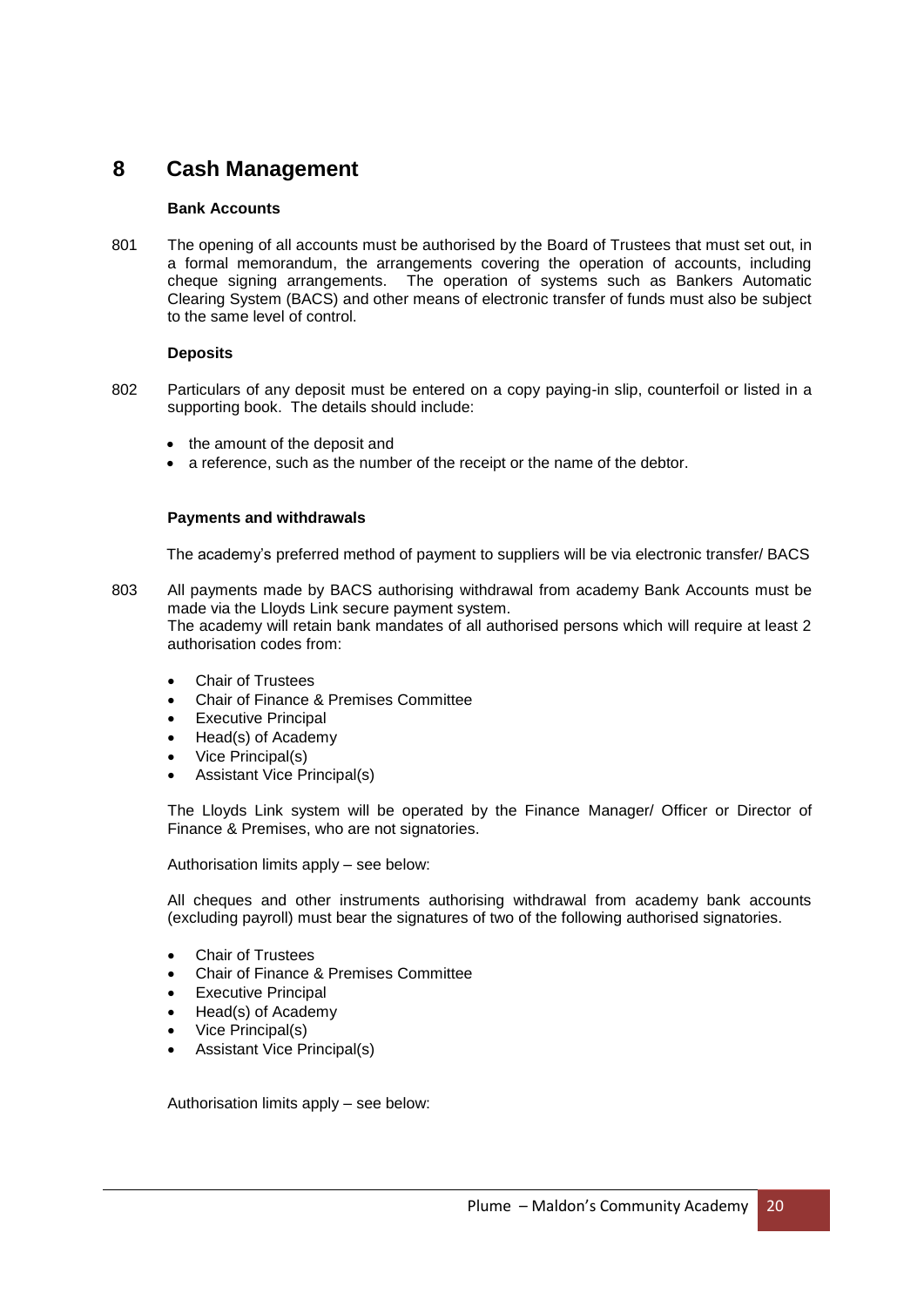#### 804 Authorisation Limits

Payment authorisation limits are as follows:

- Less than £10,000 any 2 signatories
- Between £10,000 and £50,000 any 1 signatory and either Executive Principal, Chair of Trustees or Chair of Finance
- Greater than £50,000 must include any 2 of either the Executive Principal or the Chair of Trustees or Chair of Finance – or appointed Trustees representative in the absence of the chairs
- 805 This provision applies to all accounts, public or private, operated by or on behalf of the Board of Trustees of the academy. Authorised signatories must not validate a BACS authorisation code or sign a cheque relating to goods or services for which they have also authorised the expenditure.

#### **Administration**

- 806 The Director of Finance & Premises must ensure bank statements are received regularly and that reconciliations are performed at least on a monthly basis. Reconciliation procedures must ensure that:
	- all bank accounts are reconciled to the academy's cash book
	- reconciliations are prepared by the Senior Finance Officer
	- reconciliations are subject to an independent monthly review carried out by the Director of Finance & Premises or in their absence the Responsible Officer (RO)
	- adjustments arising are dealt with promptly.

#### **Petty Cash Accounts**

- 807 The academy maintains a maximum cash impress balance of £500. The cash is administered by the Finance Officer and is kept in the finance office safe.
- 808 The only deposits to petty cash should be from cheques cashed specifically for the purpose. The receipt should be recorded in the petty cash system with the date, amount and a reference, normally the BACS ref/ cheque number, relating to the payment. All other cash receipts for whatever reason should be paid directly into the bank.
- 809 In the interests of security, petty cash payments to individuals will be limited to £50 per transaction. Higher value payments should be made by BACS or cheque directly from the main bank account as a cash book payment. Petty cash claims in excess of £50 should not be broken down into small amounts in order to circumnavigate these rules.
- 810 The budget holder authorising the release of petty cash must sign to confirm that they have seen the physical presence of the goods or services at the academy. If it is the Budget Holder requesting petty cash to be paid to them from their own budget, then their immediate line manger must sign to confirm visual sight of the goods/ services. Petty cash claims by the Executive Principal must be authorised by the Chair of Trustees
- 811 The Finance Assistant is responsible for entering all transactions into the petty cash records on a regular basis and regular as well as unannounced cash counts should be undertaken by the Senior Finance officer to ensure that the cash balance reconciles to supporting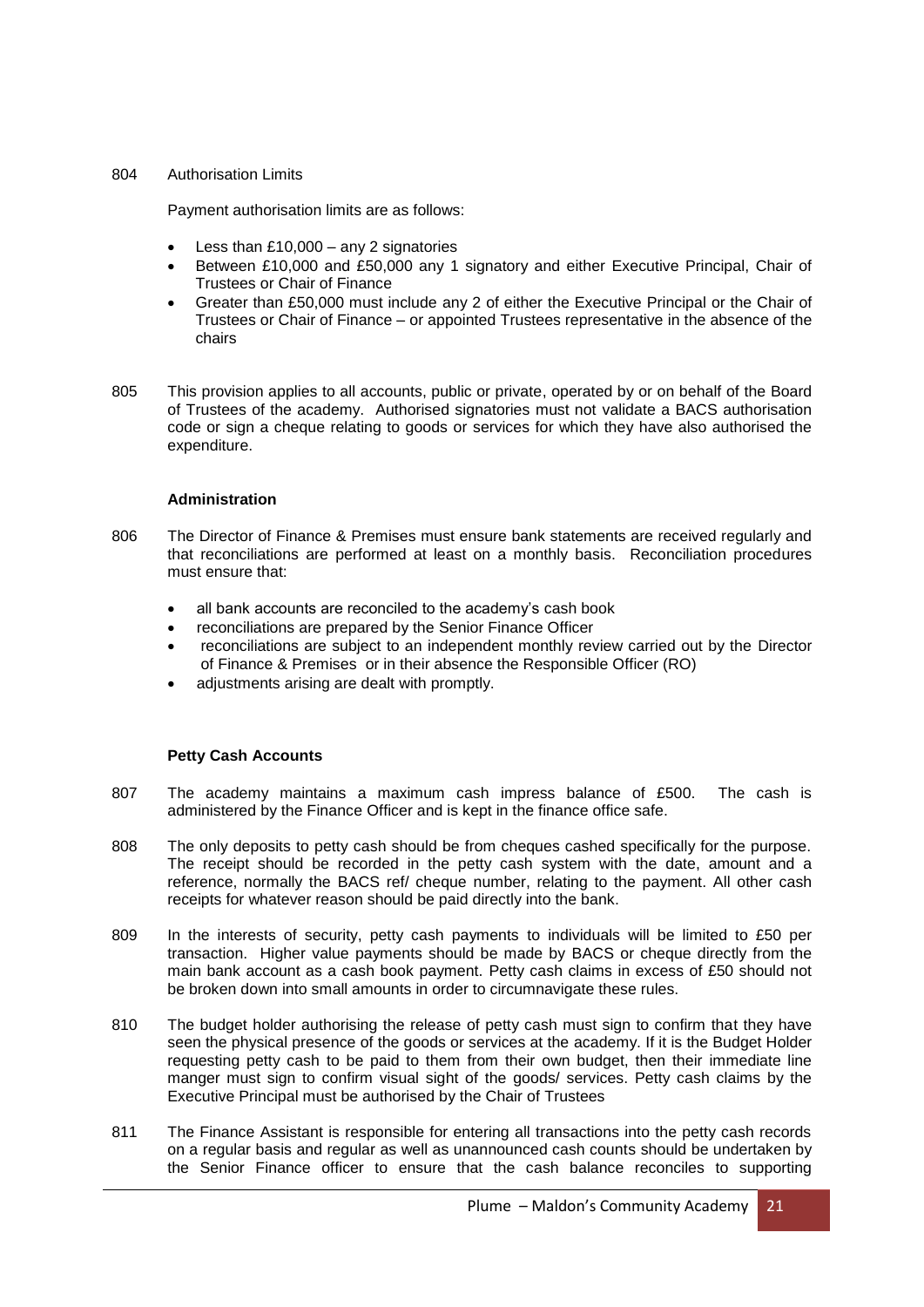documentation.

812 All petty cash items should be preceded by an official order (section 604). The academy reserves the right to not reimburse individuals for items bought without authorisation and not gaining prior consent if the Director of Finance & Premises determines that he purchases was not necessary or not following the academy's best value procedures. The Executive Principal retains the final authority on this matter.

#### **Physical Security**

813 Petty cash should be held in a locking cash box which is put in the safe overnight.

#### 814 **Cash Flow Forecasts**

The Director of Finance & Premises is responsible for preparing cash flow forecasts to ensure that the academy has sufficient funds available to pay for day to day operations. If significant balances can be foreseen, steps should be taken to invest the extra funds.

#### **Investments**

- 815 Investments must be made only in accordance with written procedures approved by the Board of Trustees.
- 816 All investments must be recorded in sufficient detail to identify the investment and to enable the current market value to be calculated. The information required will normally be the date of purchase, the cost and a description of the investment. Additional procedures may be required to ensure any income receivable from the investment is received.

#### **Purchase / Credit / Charge Cards**

- 817 Purchase Cards are not considered to infringe the borrowing restrictions imposed on Academies, providing any balance is cleared in full at the end of each month.
- 818 The Finance Officer will be appointed to administer the use of cards, they will not be a card signatory themselves, but will maintain a list of those staff members who are authorised signatories.
- 819 A direct debit will be set up between the bank and purchase card provider to clear the monthly balance in full.
- 820 The card will be restricted to a maximum transaction limit of £750
- 821 All purchases made using a purchase card must be authorised in the same way as any other purchase with an official order being raised and a commitment entered onto the accounting system prior to the purchase being made (section 604). Purchase order numbers should be quoted on any purchase card purchase.
- 822 Purchase receipts will be returned as soon as is practically possible from card users to the Finance Office, who will reconcile receipts on a monthly basis against the statements and subsequently against the bank direct debit charge.
- 823 When not in use, all purchase cards will be kept in the academy safe.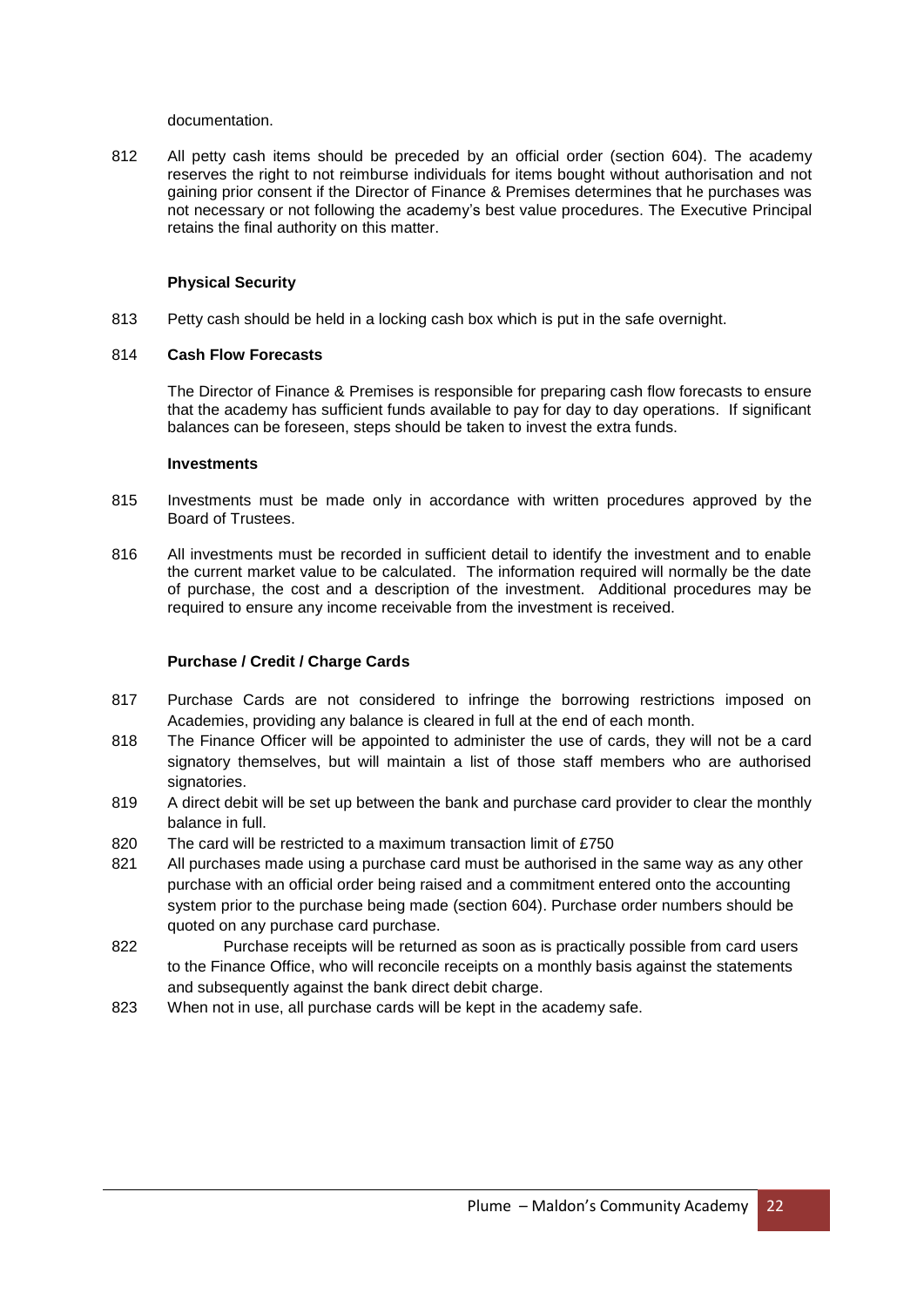### **9 Fixed assets**

#### **Tangible Fixed Assets**

#### 901 Land and buildings (and Investment Assets)

Freehold buildings are depreciated over their useful lives of between 15 and 50 years from the date of the revaluation. No depreciation is provided on buildings until they are brought into use. Freehold land is not depreciated.

Where land and buildings are acquired with the aid of specific grants they are capitalised and the buildings are depreciated as above. The related grants are credited to a deferred capital grant account and are released to the income and expenditure account over the expected useful economic life of the related asset on a basis consistent with the depreciated policy.

A review of impairment of a fixed asset is carried out if events or changes in circumstances indicate that the book value of the fixed asset may not be recoverable.

Buildings under construction are accounted for at cost, based on the value certified and other direct costs incurred to 31 August. They are not depreciated until they are brought into use.

Investment Assets are not subject to depreciation.

902 Equipment

Equipment costing less than £2,000 per individual item is written off back to the income and expenditure account in the period of acquisition. All other equipment is capitalised at cost. Equipment inherited from the local education authority is included in the balance sheet at valuation.

Second hand equipment is depreciated on a straight line basis over its remaining useful economic life. Other equipment is depreciated over 3-5 years.

Where equipment is acquired with the aid of specific grants it is capitalised and depreciated in accordance with the above policy, with the related grant being credited to a deferred capital grant account and released to the income and expenditure account over the expected useful economic life of the related equipment.

- 903 All items purchased with a value over £2,000 must be entered in the fixed asset register. The asset register should include the following information:
	- asset description
	- quantity
	- asset number
	- serial number
	- date of acquisition
	- asset cost
	- expected useful economic life
	- depreciation
	- current book value
	- location
	- supplier
	- name of member of staff responsible for the asset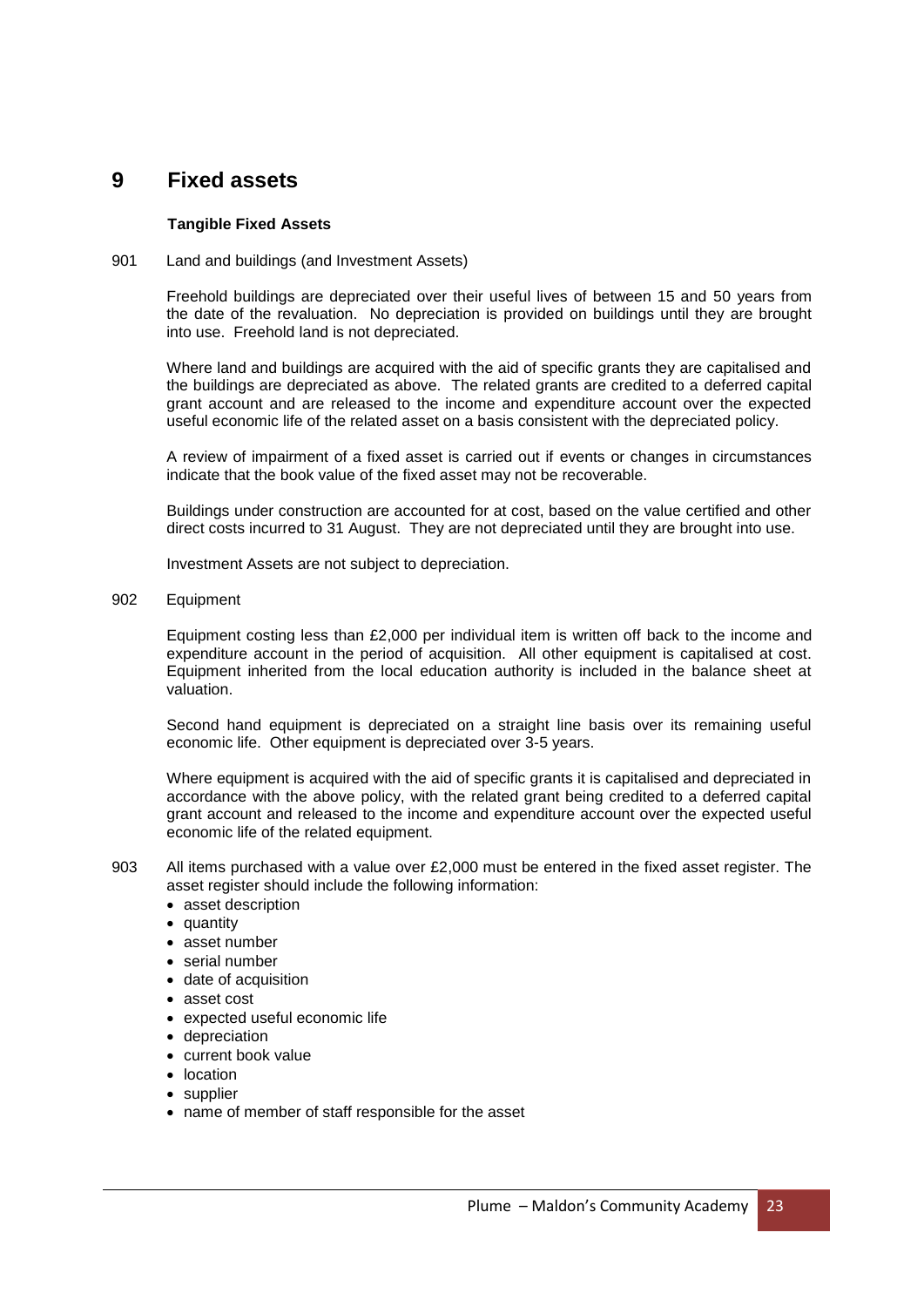- 904 The Asset Registers helps:
	- ensure that staff take responsibility for the safe custody of assets
	- enable independent checks on the safe custody of assets, as a deterrent against theft or misuse
	- to manage the effective utilisation of assets and to plan for their replacement
	- help the external auditors to draw conclusions on the annual accounts and the academy's financial system
	- support insurance claims in the event of fire, theft, vandalism or other disasters.

#### 905 **Depreciation**

Depreciation shall be calculated on a monthly basis for inclusion in the management accounts. Depreciation rates (all straight line) to be normally used are as follows:

| Motor vehicles       | 5 years |
|----------------------|---------|
| Equipment            | 5 Years |
| Computers            | 3 Years |
| Furniture & Fittings | 5 Years |
|                      |         |

#### **Security of assets**

- 906 Stores and equipment must be secured by means of physical and other security devices. Only authorised staff may access the stores.
- 907 All the items in the register should be permanently and visibly marked as the academy's property and there should be a regular (at least annual) count by someone other than the person maintaining the register. Discrepancies between the physical count and the amount recorded in the register should be investigated promptly and, where significant, reported to the Board of Trustees. Inventories of academy property should be kept up to date and reviewed regularly. Where items are used by the academy but do not belong to it this should be noted.

#### **Disposals**

- 908 Items which are to be disposed of by sale or destruction must be authorised for disposal by the Director of Finance & Premises and, where significant, should be sold following competitive tender/ auction.
- 909 The Director of Finance & Premises is responsible for authorising the disposal of individual items with an original purchase price of up to £10,000.
- 910 The Finance & Premises Committee is responsible for authorising the disposal of individual items with an original purchase price of between £10,001 and £20,000.
- 911 The Board of Trustees in conjunction with Finance & Premises Committee is responsible for authorising the disposal of individual items with an original purchase price in excess of £20,000.
- 912 The academy must ensure that any disposal achieves the best price that can reasonably be obtained, and maintains the principles of regularity, propriety and value for money. This can involve public sale where the assets have a residual value.
- 913 All disposals of land, buildings & heritage assets must be agreed in advance with the Secretary of State.